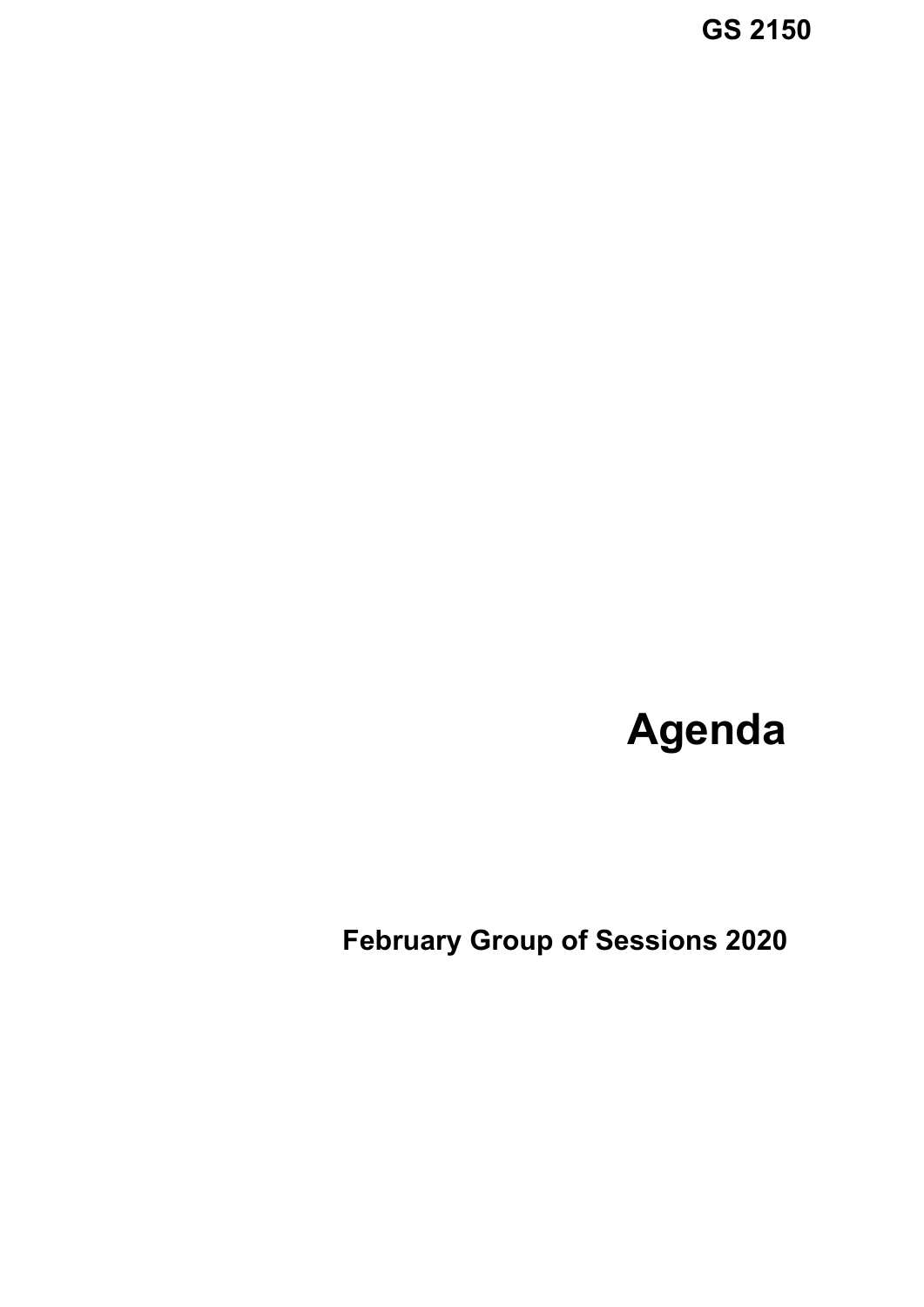### **GENERAL SYNOD**

# **FEBRUARY GROUP OF SESSIONS 2020 AT CHURCH HOUSE, WESTMINSTER**

#### **TIMES OF SITTINGS**

**Monday 10 February** 

**Monday 10 February** 2.30 p.m. to 7.00 p.m. **Tuesday 11 February 10.30 a.m. to 1.00 p.m.** 2.30 p.m. to 7.00 p.m. **Wednesday 12 February** 10.00 a.m. to 1.00 p.m. 2.30 p.m. to 7.00 p.m. **Thursday 13 February** 9.30 a.m. to 1.00 p.m.

#### **SERVICES**

| 12.00 p.m.                   | Holy Communion in the Chapel             |
|------------------------------|------------------------------------------|
| 2.30 p.m.                    | Opening Worship in the Assembly Hall     |
| <b>Tuesday 11 February</b>   |                                          |
| 9.15 a.m.                    | Holy Communion in the Assembly Hall      |
| 1.00 p.m.                    | Holy Communion in the Chapel             |
| 7.00 p.m.                    | Evening Worship in the Assembly Hall     |
| <b>Wednesday 12 February</b> |                                          |
| 9.15 a.m.                    | Worship and Bible Study in Assembly Hall |
| 1.00 p.m.                    | Holy Communion in the Chapel             |
| 7.00 p.m.                    | Evening Worship in Assembly Hall         |
| <b>Thursday 13 February</b>  |                                          |
| 9.15 a.m.                    | Morning Worship in the Assembly Hall     |
| 1.00 p.m.                    | Holy Communion in the Chapel             |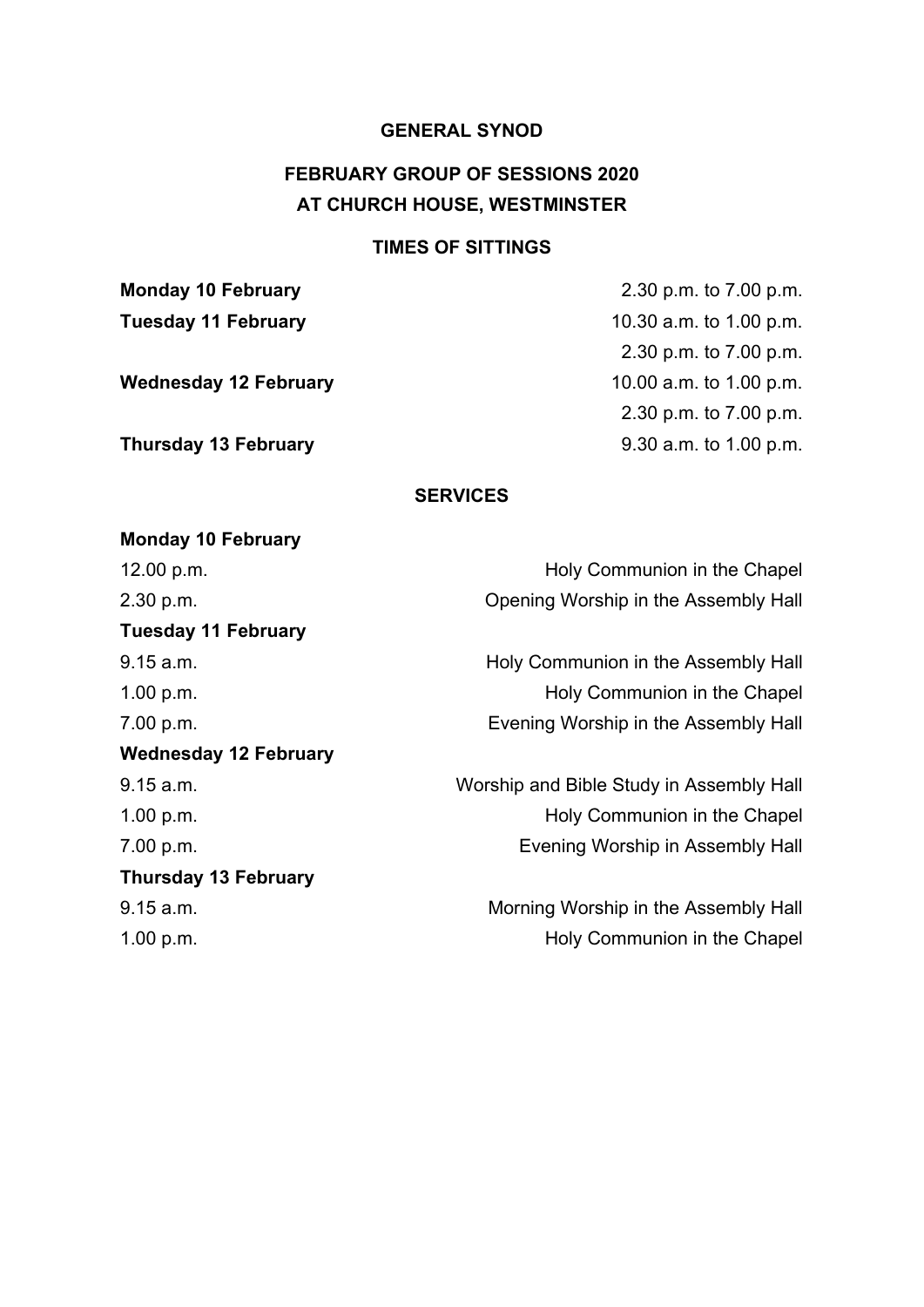### **GENERAL NOTES**

### **NOTICE OF MOTIONS, AMENDMENTS AND QUESTIONS**

1. Save where a special note is included in the Agenda, the following rules apply under the Standing Orders of the General Synod to notice of motions and amendments other than procedural motions:

### *NEW BUSINESS*

2. The period of notice of new business **has expired**, save for urgent or other specially important business included by the direction of the Presidents.

### *MOTIONS AND AMENDMENTS ARISING OUT OF BUSINESS ON THE AGENDA*

3. Notice of motions and amendments arising out of business on the Agenda (other than amendments to legislative business and to proposed amendments to Standing Orders) must be delivered to the Clerk as follows (SOs 10-13 and 27):

### **Business appointed for the first day of the group of sessions (Monday 10 February)**

### **5.30 p.m. on Friday 7 February.**

### **Business appointed for the remaining days of the group of sessions**

Business appointed for a *morning* sitting:  **10.00 a.m. the day before.** 

Business appointed for an *afternoon* sitting:  **4.00 p.m. the day before.**

### **Contingency business 10.00 a.m. on Monday 10 February.**

- 4. Under Standing Orders 10 and 27, such notice must be accompanied by evidence of support from two or more members of the Synod in addition to the member giving the notice. (This provision does *not* apply to amendments to legislative business or to proposed amendments to Standing Orders.)
- 5. Notice of amendments to legislative business or to proposed amendments to Standing Orders must be given in accordance with the notes accompanying the relevant item in the Agenda.
- 6. An amendment of which due notice has not been given may only be moved by permission of the Chair (SO 26(4)(a)).
- 7. The email address in respect of amendments and motions arising out of business on the Agenda is: **amendments@churchofengland.org**.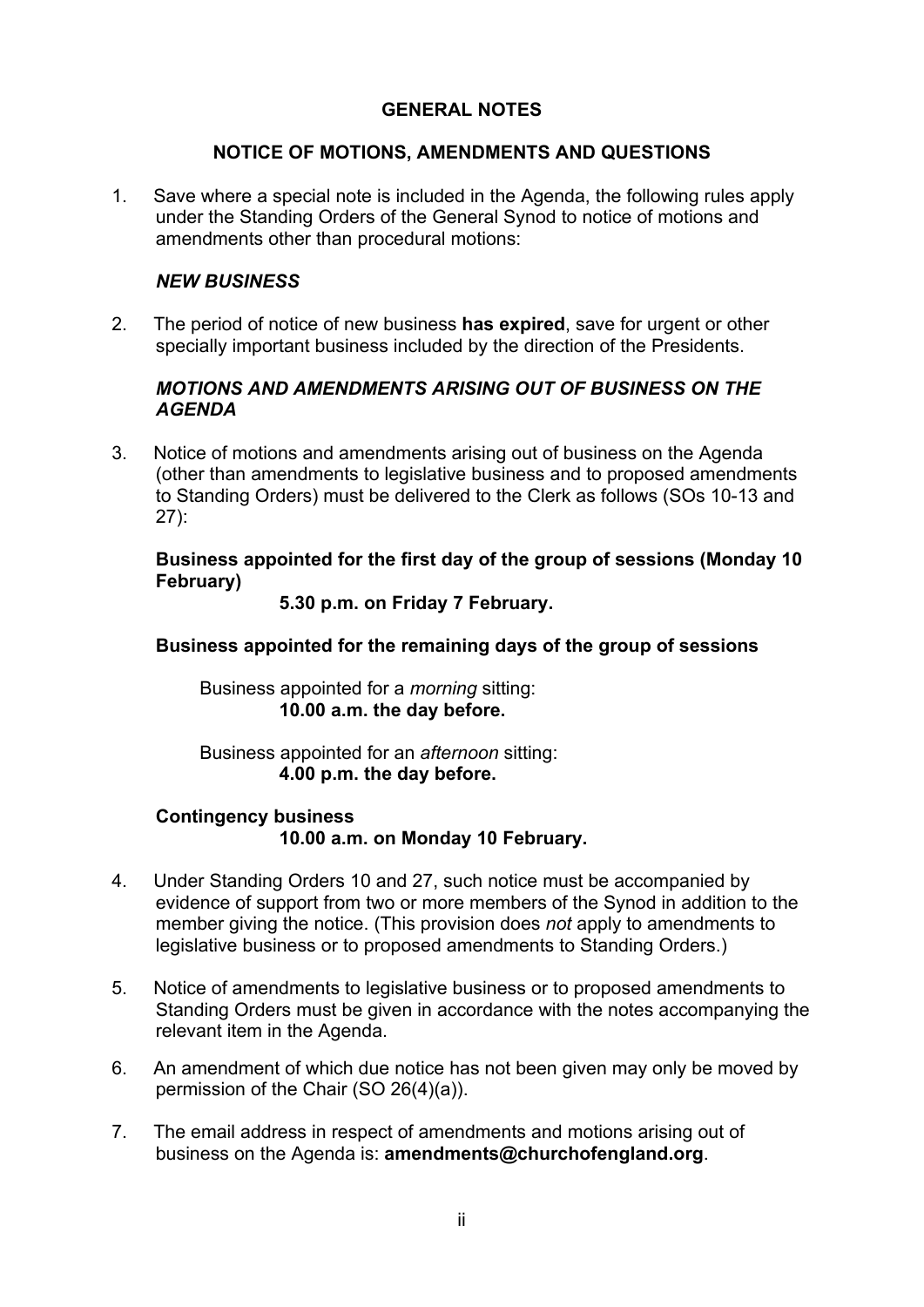#### *QUESTIONS*

8. In exercise of its power under SO 12 the Business Committee had determined that notice of Questions under Standing Orders 112-113 must be delivered **not later than 12 noon** on **Wednesday 29 January 2020**.

#### *NOTICE*

9. Notice must be given to the Clerk to the Synod in writing signed by the member or by e-mail, from an address notified to the Clerk, to the relevant one of the email addresses below. The postal address is Church House, Great Smith St, London SW1P 3AZ. The fax number is 020 7898 1369. The e-mail addresses are:

 in respect of questions: **questions@churchofengland.org**

 in respect of amendments and motions arising out of business on the Agenda: **amendments@churchofengland.org**.

#### **ORDER OF BUSINESS**

10. Business set out in the Agenda will be taken on the day and at the times shown. If business set down for a particular day is completed before the next timed business is due to be called, the opportunity will be taken to complete any business already partly considered at this group of sessions.

#### **CONTINGENCY BUSINESS**

11. If there is no uncompleted business and a gap appears in the Agenda during this group of sessions, contingency business will be taken as follows:

#### **THE WEALTH GAP BETWEEN THE RICH AND THE POOR (GS 2170A and GS 2170B**)

… to move on behalf of the Leeds Diocesan Synod:

'That this Synod call on Her Majesty's Government (and all political parties) to adopt an explicit policy of reducing the wealth gap between the rich and the poor and the disadvantages that flow from it.'

June 2018

12. The deadline for amendments to these items of business is **10.00 a.m. on Monday 10 February** (SO 27(5)).

### **CONTACT**

14. Please address queries or other matters not covered in these notes to the Clerk to the Synod as follows:

 **clerk@churchofengland.org**.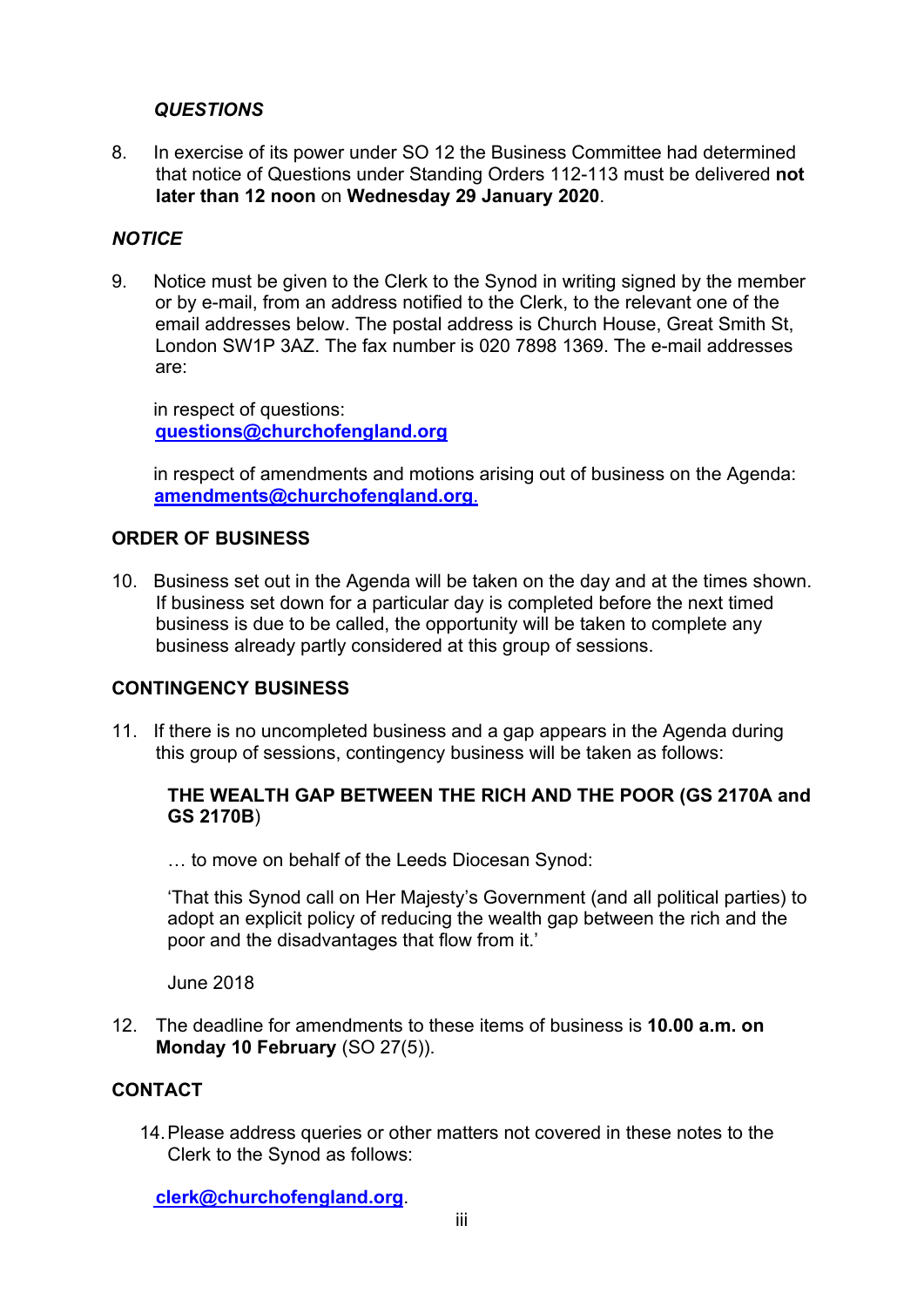### **MONDAY 10 FEBRUARY 2020**

**2.30 p.m. to 7.00 p.m.** 

#### **OPENING WORSHIP**

#### **1 INTRODUCTIONS AND WELCOMES**

#### **REPORT BY THE BUSINESS COMMITTEE (GS 2151)**

*The Revd Canon Sue Booys (Oxford)* (Chair of the Business Committee) to move:

**2** 'That the Synod do take note of this Report.'

### **PRESIDENTIAL ADDRESS**

**3** *The Archbishop of Canterbury* will give a Presidential Address.

#### **THE REPORT OF THE ARCHBISHOP OF CANTERBURY'S COMMISSION ON THE RELATIONSHIP OF THE CHANNEL ISLANDS TO THE WIDER CHURCH OF ENGLAND**

**4** Presentation under SO 107.

#### **SPECIAL AGENDA I:**

### **LEGISLATIVE BUSINESS**

 **The following items (full details of which are contained in Special Agenda I – see pages 13–16) will be taken:** 

- **502** Draft Channel Islands Measure **(GS 2152)** 
	- *First Consideration*
- **505** The Clergy Covenant for Wellbeing Act of Synod 2020 **(GS 2153)** 
	- *Proclamation as an Act of Synod*

#### **Not later than 5.30 p.m.**

#### **5 QUESTIONS**

*Note: The Business Committee has determined in exercise of its power under SO 12 that notice of any question must be delivered not later than 12 noon on Wednesday 29 January 2020.*

*7.00 p.m. Evening Worship*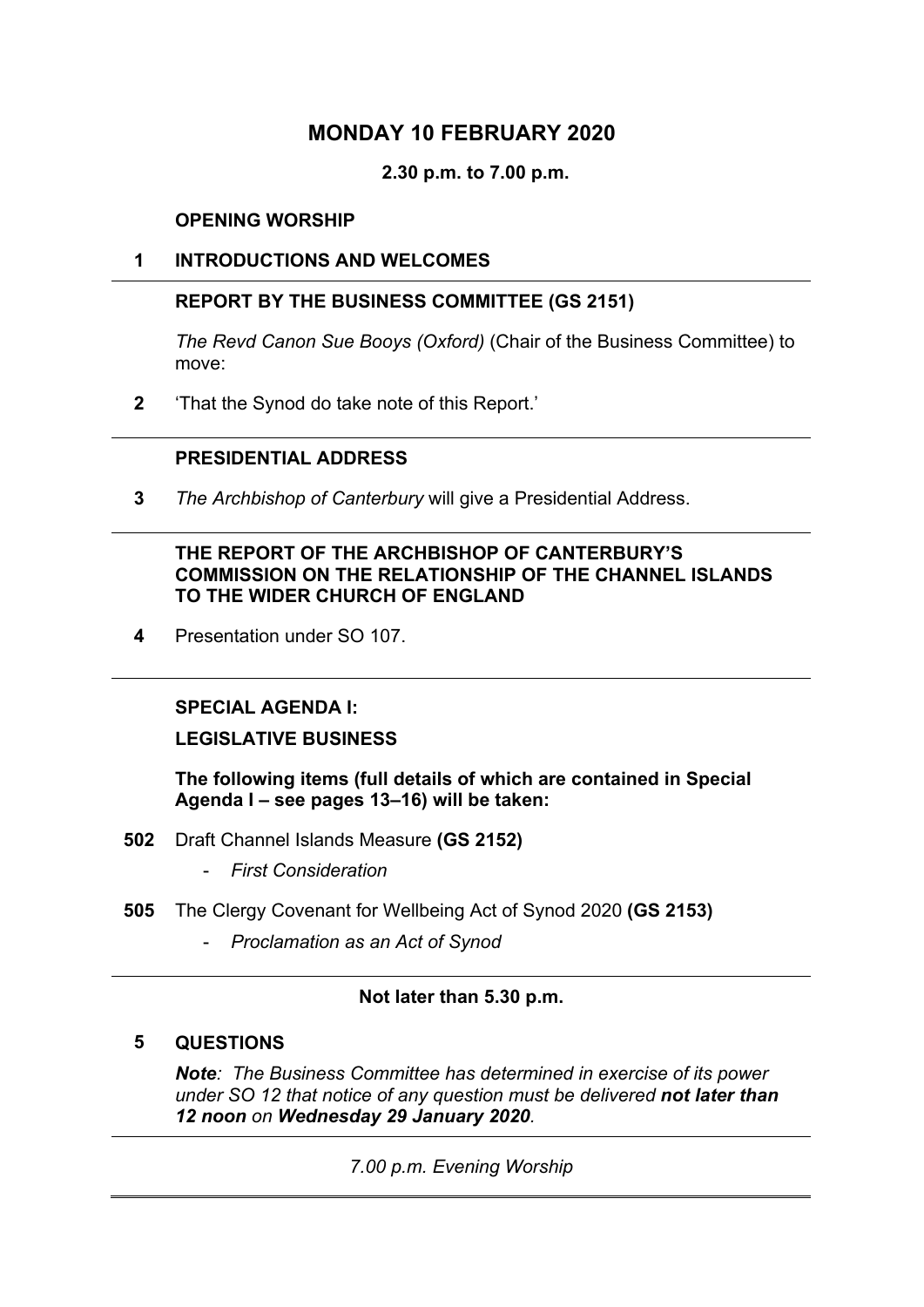### **TUESDAY 11 FEBRUARY 2020**

*A service of Holy Communion will be celebrated in the Assembly Hall at 9.15 a.m.* 

#### **10.30 a.m. to 1.00 p.m.**

#### **SPECIAL AGENDA I: LEGISLATIVE BUSINESS**

- **501** Draft Cathedrals Measure **(GS 2136A)**
	- *Revision Stage*

#### **DEANERY SYNOD TERM LIMITS (GS 2154)**

*Mr Clive Scowen (London)* to move on behalf of the Business Commitee:

**6** 'That this Synod request the Business Committee to introduce a draft Church Representation Rules (Amendment) Resolution at the July 2020 group of sessions to give effect to the recommendations at paragraph 22 of GS 2154.'

### **2.30 p.m. to 7.00 p.m.**

### **LIVING IN LOVE AND FAITH AND THE PASTORAL ADVISORY GROUP**

**7** Presentation under SO 107

*Note: The Business Committee has determined under SO 107(3) that this presentation should include an opportunity for questions.*

### **SPECIAL AGENDA I: LEGISLATIVE BUSINESS**

Draft Channel Islands Measure **(GS 2152)** 

- *Revision Stage*
- **506** Church Representation Rules (Amendment) Resolution 2020 **(GS 2155)** 
	- *For approval*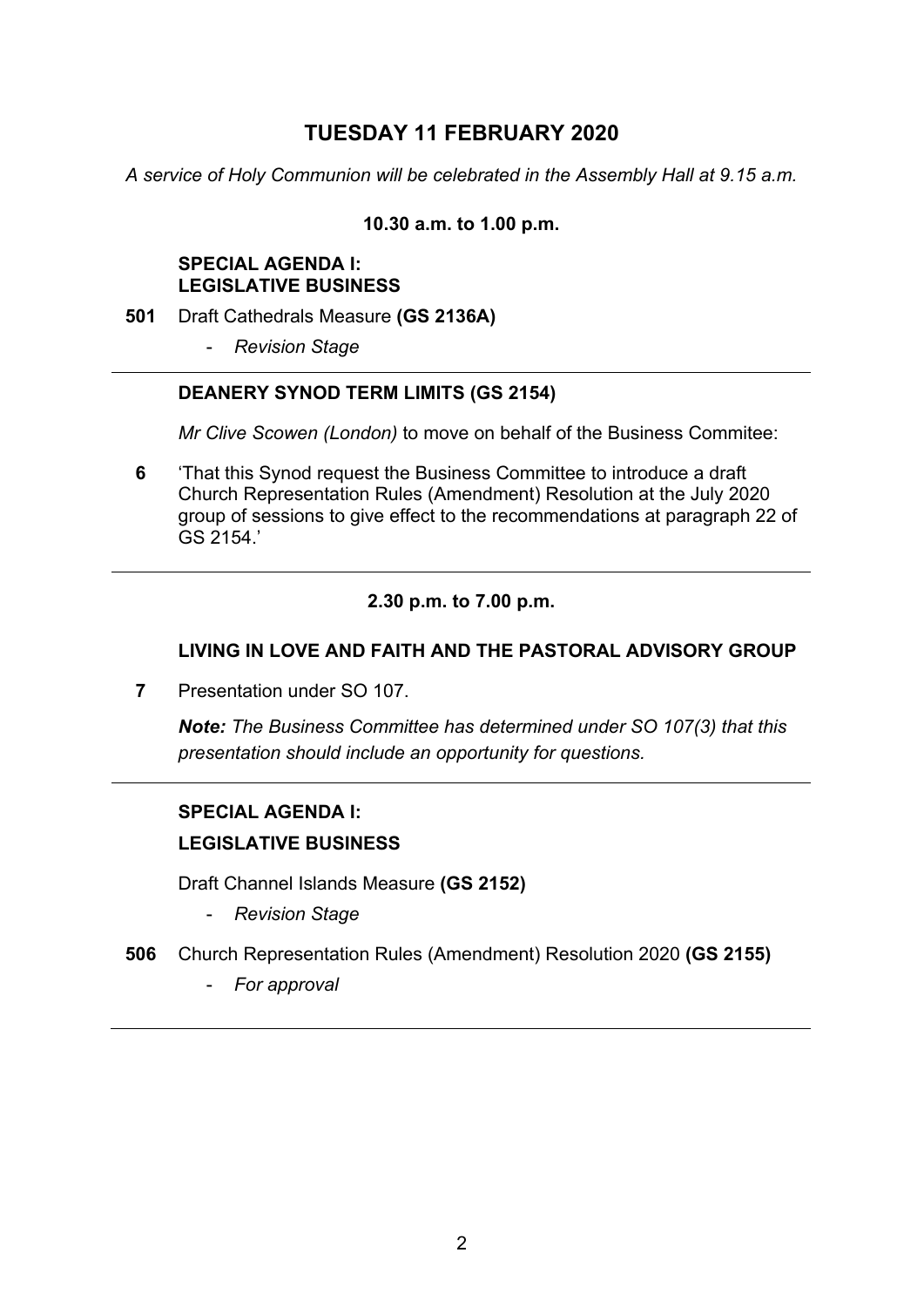### **WINDRUSH COMMITMENT AND LEGACY (GS 2156A and GS 2156B)**

*The Revd Andrew Moughtin-Mumby (Southwark)* to move:

- **8** 'That this Synod, commemorating in 2018 the martyrdom of the Revd Dr Martin Luther King, Jr., noting with joy the 70th anniversary of the arrival of the Empire Windrush liner in the United Kingdom in June 1948 bringing nearly 500 Commonwealth citizens, mainly from the Caribbean, to mainland UK; and the eventual arrival of approximately half a million people from the West Indies, who were called to Britain as British subjects to help rebuild the post-war United Kingdom:
	- (a) lament, on behalf of Christ's Church, the conscious and unconscious racism experienced by countless Black, Asian and minority ethnic (BAME) Anglicans in 1948 and subsequent years, when seeking to find a spiritual home in their local Church of England parish churches, the memory of which is still painful to committed Anglicans who, in spite of this racism from clergy and others, have remained faithful to the Church of England and their Anglican heritage;
	- (b) express gratitude to God for the indispensable contribution to the mission, ministry, prayer and worship of Christ's Church in this nation made by people of BAME descent in the Church of England;
	- (c) acknowledge and give joyful thanks for the wider contribution of the 'Windrush generation' and their descendants to UK life and culture in every field of human activity, including service across the Armed Forces and other services during and after the Second World War; and
	- (d) resolve to continue, with great effort and urgency, to stamp out all forms of conscious or unconscious racism, and to commit the Church of England to increase the participation and representation of lay and ordained BAME Anglicans throughout Church life**;**

to the greater glory of the God in whose image every human being is made.'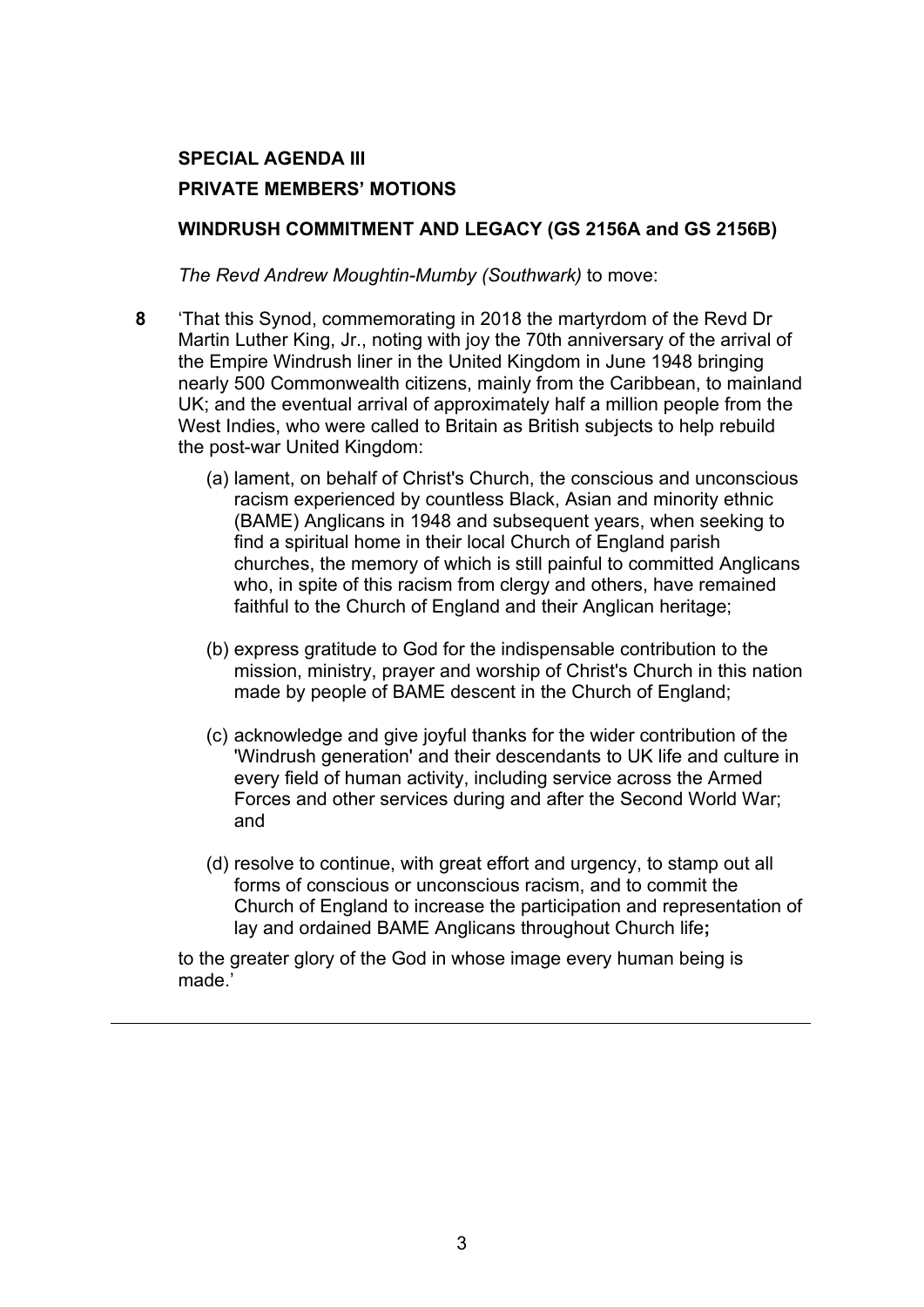# **56TH REPORT OF THE STANDING ORDERS COMMITTEE (GS 2157)**

#### *Notes*:

*1. The motions for the amendment of the Standing Orders contained in the First Notice Paper will be moved, insofar as they need to be debated.* 

*2. The Business Committee has determined under Standing Order 40(5) that the proposed amendments to Standing Orders contained in the First Notice Paper do not need to be debated.* 

*3. Under SO 40(5) those amendments will accordingly be deemed to have been approved by the Synod without amendment unless either:* 

- *notice is given by not less than 5 members by 5.30 p.m. on Monday 10 February 2020 that they wish a proposed amendment to be debated; or*
- *notice is given by 5.30 p.m. on Friday 7 February 2020 of an amendment to any proposed amendment.*

*7.00 p.m. Evening Worship*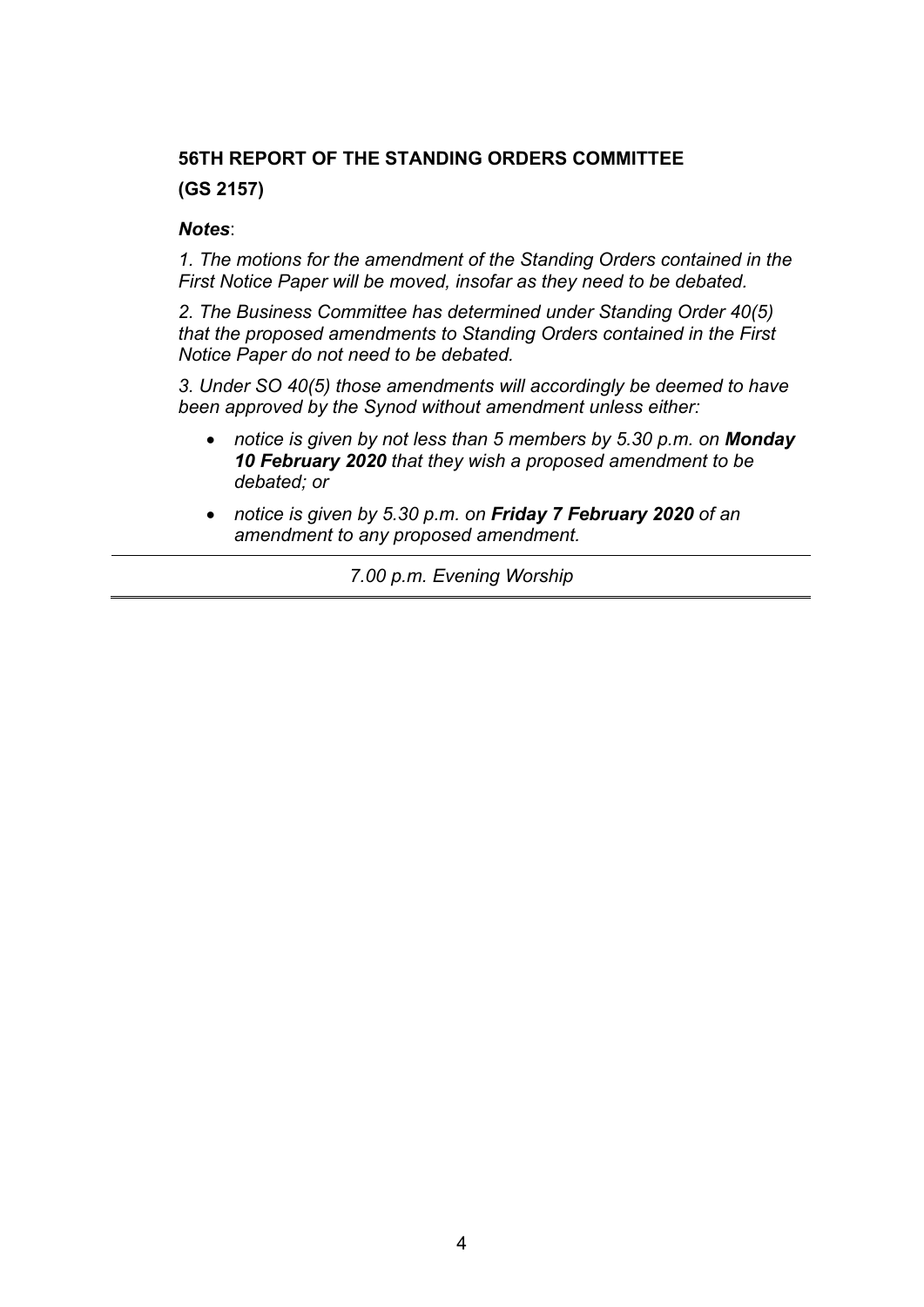### **WEDNESDAY 12 FEBRUARY 2020**

*Morning Worship including Bible Study* 

### **10.00 a.m. to 1.00 p.m.**

#### **SAFEGUARDING: RESPONSE TO RECOMMENDATIONS IN IICSA MAY 2019 INVESTIGATION REPORT (GS 2158)**

*The Bishop of Bath and Wells* to move:

**9** 'That this Synod endorse the Archbishops' Council's response, set out in GS 2158, to the five recommendations made by the Independent Inquiry into Child Sexual Abuse in its investigation report Anglican Church Case Studies: Chichester/Peter Ball (May 2019) at pages 206 to 207.'

#### **CLIMATE EMERGENCY AND CARBON REDUCTION TARGET (GS 2159)**

*The Bishop of Salisbury* to move:

- **10** 'That this Synod, recognising that the global climate emergency is a crisis for God's creation, and a fundamental injustice, and following the call of the Anglican Communion in ACC Resolutions A17.05 and A17.06:
	- (a) call upon all parts of the Church of England, including parishes, BMOs, education institutions, dioceses, and the NCIs, to work to achieve year-on-year reductions in emissions to reach net zero emissions by 2045 at the latest;
	- (b) request reports on progress from the Environment Working Group and the NCIs every 3 years beginning in 2022 and;
	- (c) call on each Diocesan Synod to address progress toward net zero emissions every 3 years.'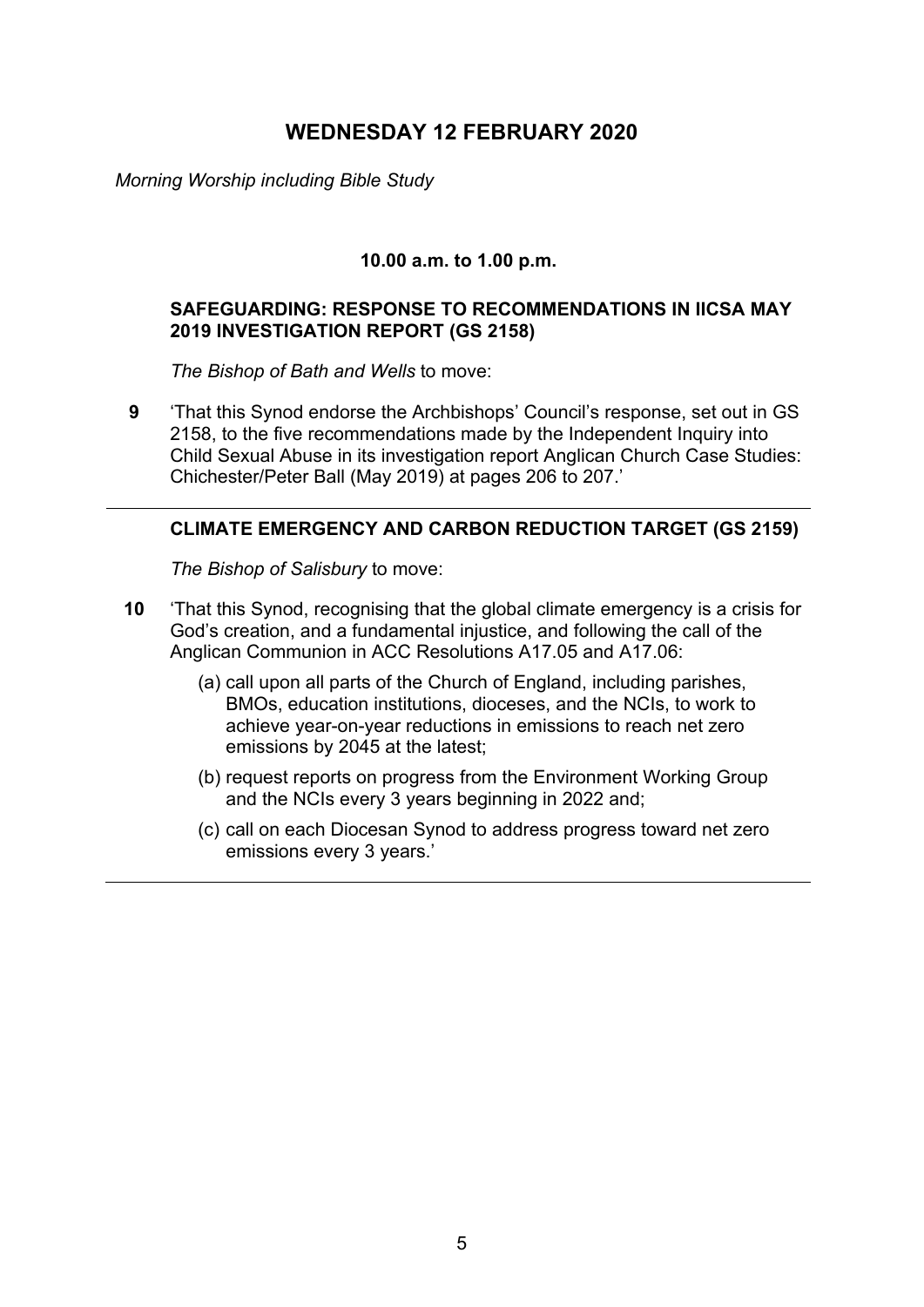### **2.30 p.m. – 7.00 p.m.**

# **SPECIAL AGENDA III PRIVATE MEMBERS' MOTIONS END TO PAUPERS' FUNERALS (GS 2160A AND GS 2160B)**

*Mr Sam Margrave (Coventry*) to move:

- **11** 'That this Synod noting:
	- (a) the substantial rise in the number of 'pauper funerals' in England and the pain and hurt arising from them; and
	- (b) the call of the Gospel to meet people as Jesus does, in their time of need, as well as the duty of Christians to the poor as set out in Proverbs 31.8-9 and Deuteronomy 15.7-8;

call upon the Archbishops' Council to establish a Task Force including representatives of the Houses of Bishops, Clergy and Laity to:

- i. undertake the formation of plans at national, diocesan and parish levels to utilise Church resources (whether in the form of finance, volunteers or buildings) to tackle the issues relating to and, where possible, end 'pauper funerals'; and
- ii. work with other stakeholders to find ways, at an affordable price, to deliver a more compassionate send off for the departed and to meet the spiritual and emotional needs of those left behind.'

#### **CHILDREN AND YOUTH MINISTRY (GS 2161)**

*Mr Mark Sheard (ex officio) (Archbishops' Council)* to move:

- **12** 'That this Synod, recognising the continuing decline in numbers of under 16's engaging with Church:
	- (a) encourage dioceses to act urgently and consider practical ways they can support and resource those churches with significant numbers of under 16s;
	- (b) encourage dioceses to explore new ways to grow new church communities with young people as a primary missional focus; and
	- (c) request an update from the Evangelism and Discipleship team in two years with analysis of progress in these areas.'

### **SPECIAL AGENDA I:**

### **LEGISLATIVE BUSINESS**

- **500** Draft Diocesan Boards of Education Measure **(GS 2131A)**
	- *Revision Stage*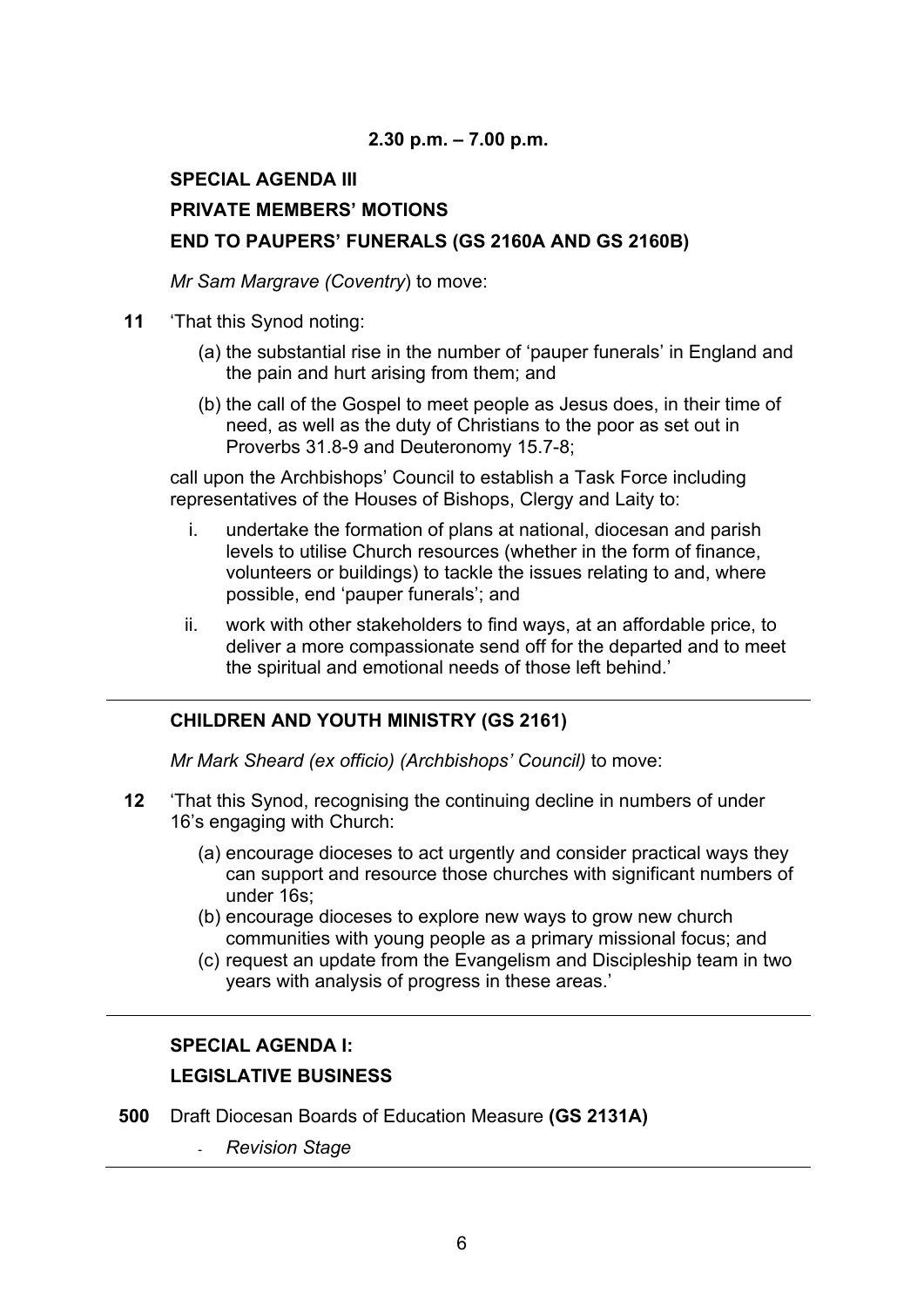### **GENERAL SYNOD ELECTIONS 2020: ALLOCATION OF SEATS (GS 2162)**

*The Revd Canon Sue Booys (Oxford)* (Chair of the Business Committee) to move:

- **13** 'That:
	- (a) the total number of proctors in Convocation to be directly elected from the dioceses in each Province in 2020 is 129 for the Province of Canterbury and 56 for the Province of York with the proportion of directly elected proctors to the number of qualified electors in the dioceses being determined as *129 : 8,885* in the case of the Province of Canterbury and *55 : 3,129* in the case of the Province of York, the numbers to be elected for each diocese being those set out at Appendix A of GS 2162; and
	- (b) the total number of members of the House of Laity to be directly elected in 2020 is 193, apportioned between the Provinces in the proportion that is as close as possible to 70 to 30, so that 135 members are to be elected in the Province of Canterbury and 58 members elected in the Province of York, the numbers to be elected for each diocese being those set out at Appendix B of GS 2162.'

*7.00 p.m. Evening Worship*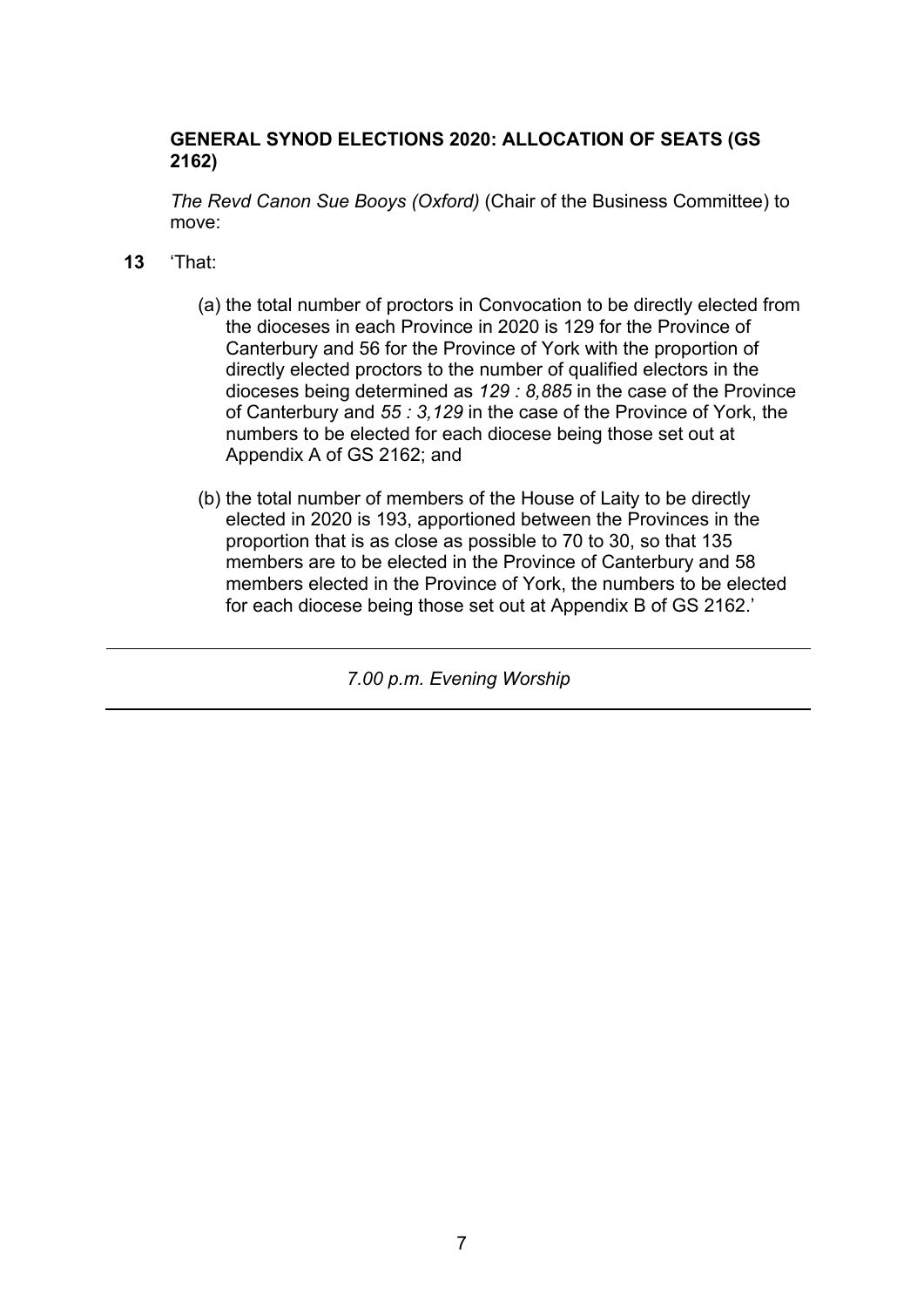### **THURSDAY 13 FEBRUARY 2020**

### **9.30 a.m. to 1.00 p.m.**

#### **MORNING WORSHIP**

### **SPECIAL AGENDA I: LEGISLATIVE BUSINESS**

- **503**  Draft Channel Islands Measure **(GS 2152A)**
- **504**  - *Final Drafting and Final Approval*

### **SPECIAL AGENDA IV**

### **DIOCESAN SYNOD MOTIONS**

#### **THROUGH HIS POVERTY (GS 2149A AND GS 2149B)**

*The Revd Canon Kathryn Fitzsimons (Leeds)* to move:

- **14** 'That this Synod call on the Archbishops' Council to commission a study that explores:
	- (a) the reasons why, in contrast to Jesus, the Church of England is generally less effective in communicating with, and attracting people from, more disadvantaged communities; and
	- (b) ways of addressing and reversing this situation.'

## **SPECIAL AGENDA III PRIVATE MEMBERS' MOTIONS**

#### **LEGAL AID REFORM (GS 2163A AND GS 2163B)**

*Mr Carl Fender (Lincoln)* to move:

- **15** 'That this Synod, mindful that a justice system should be open and free from barriers of any kind, and also provide easy access to enable the most vulnerable and disadvantaged people in our society to seek professional help in bringing their claims before our courts and tribunals;
	- (a) recognise our legal aid system as an essential public service and fully endorse its preservation for the benefit of the nation;
	- (b) welcome the reports by Amnesty International and the Bach Commission about the impact of the Legal Aid, Sentencing and Punishment of Offenders Act 2012 and note both their findings about its impact on the most vulnerable and disadvantaged groups in our society and their recommendations for reform of the current system; and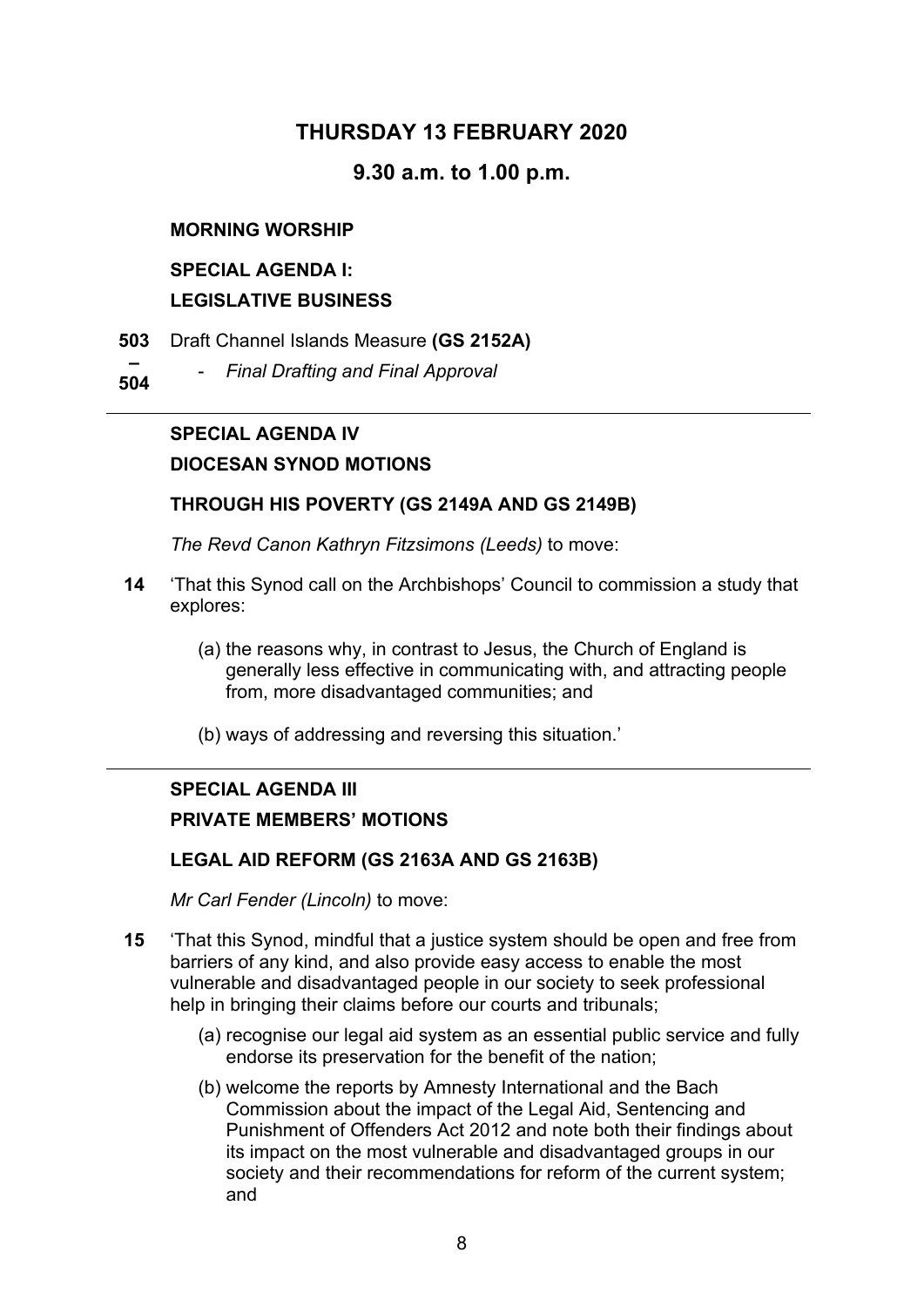(c) call on Her Majesty's Government to respond positively to these reports and explore ways of alleviating the impact that the 2012 Act has had on these groups.'

### **Not later than 12.30 p.m.**

#### **16 FAREWELLS**

**Not later than 1.00 p.m.** 

### **17 PROROGATION**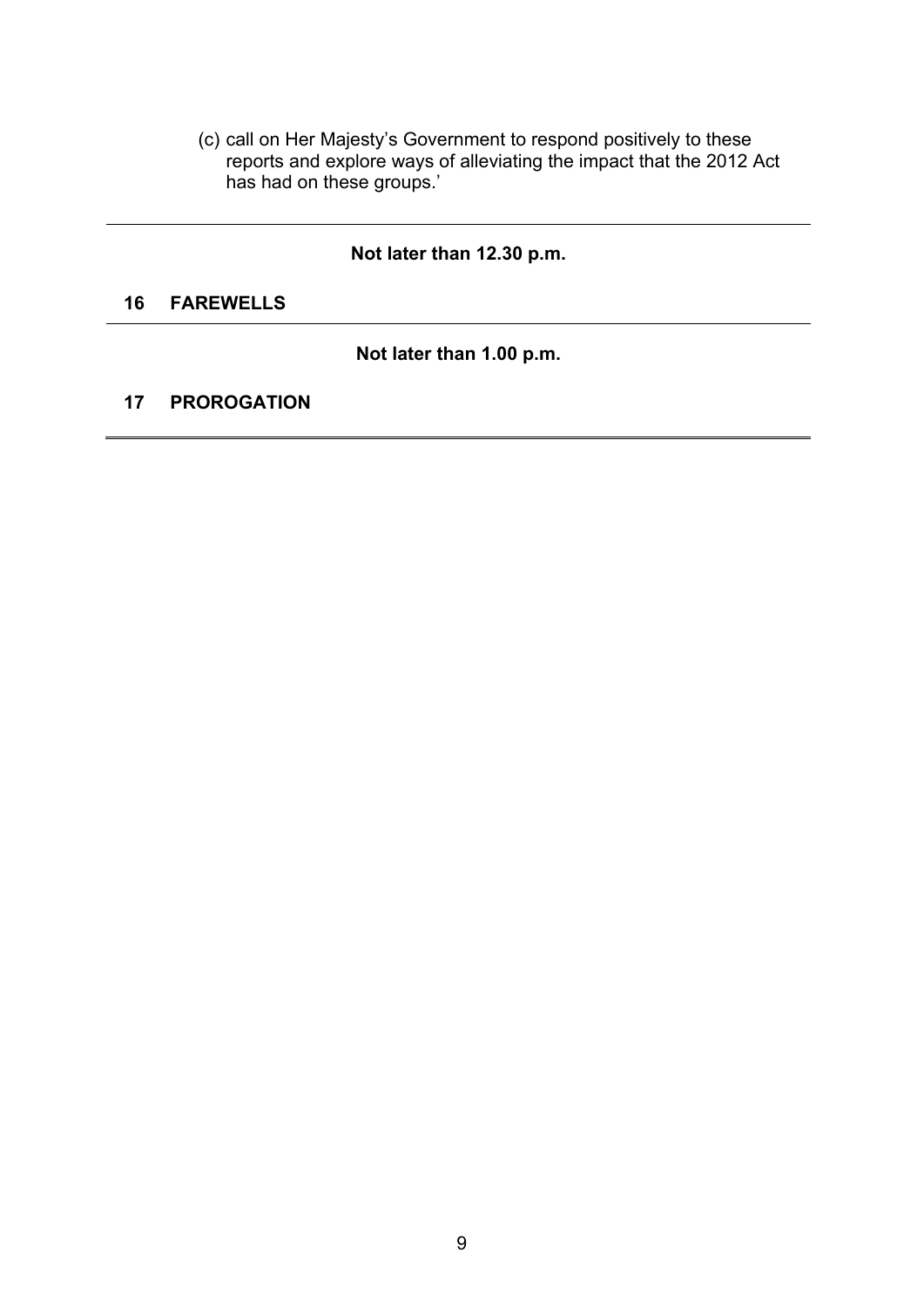### **DRAFT DIOCESAN BOARDS OF EDUCATION MEASURE (GS 2131A) Draft Measure for Revision**

**(First Consideration at the July 2019 group of sessions)** 

### **Report by the Revision Committee (GS 2131Y)**

*The Chair of the Revision Committee* (Mr Clive Scowen) (London) to move:

**500** 'That the Synod do take note of this Report.'

### *Notes:*

- *1. In the debate on item 500 it will not be in order to debate any matter which is the subject of an amendment to the draft Measure which appears on a Notice Paper for this group of sessions (SO 57(6)).*
- *2. When the debate is concluded on item 500, the Synod will proceed to consider the draft Measure clause by clause, first considering any amendments of which due notice has been given (SO 58(1) and (2)).*
- *3. Any member who wishes to give notice of an amendment under SO 59(1) must do so in accordance with SO 13 not later than 5.30 p.m. on Thursday 6th February 2020.*

### **DRAFT CATHEDRALS MEASURE (GS 2136A)**

### **Draft Measure for Revision**

### **(First Consideration at the July 2019 group of sessions)**

### **Report by the Revision Committee (GS 2136Y)**

*The Chair of the Revision Committee* (the Dean of Southwark) to move:

**501** 'That the Synod do take note of this Report.'

### *Notes:*

- *1. In the debate on item 501 it will not be in order to debate any matter which is the subject of an amendment to the draft Measure which appears on a Notice Paper for this group of sessions (SO 57(6)).*
- *2. When the debate is concluded on item 501, the Synod will proceed to consider the draft Measure clause by clause, first considering any amendments of which due notice has been given (SO 58(1) and (2)).*
- *3. Any member who wishes to give notice of an amendment under SO 59(1) must do so in accordance with SO 13 not later than 5.30 p.m. on Wednesday 5th February 2020.*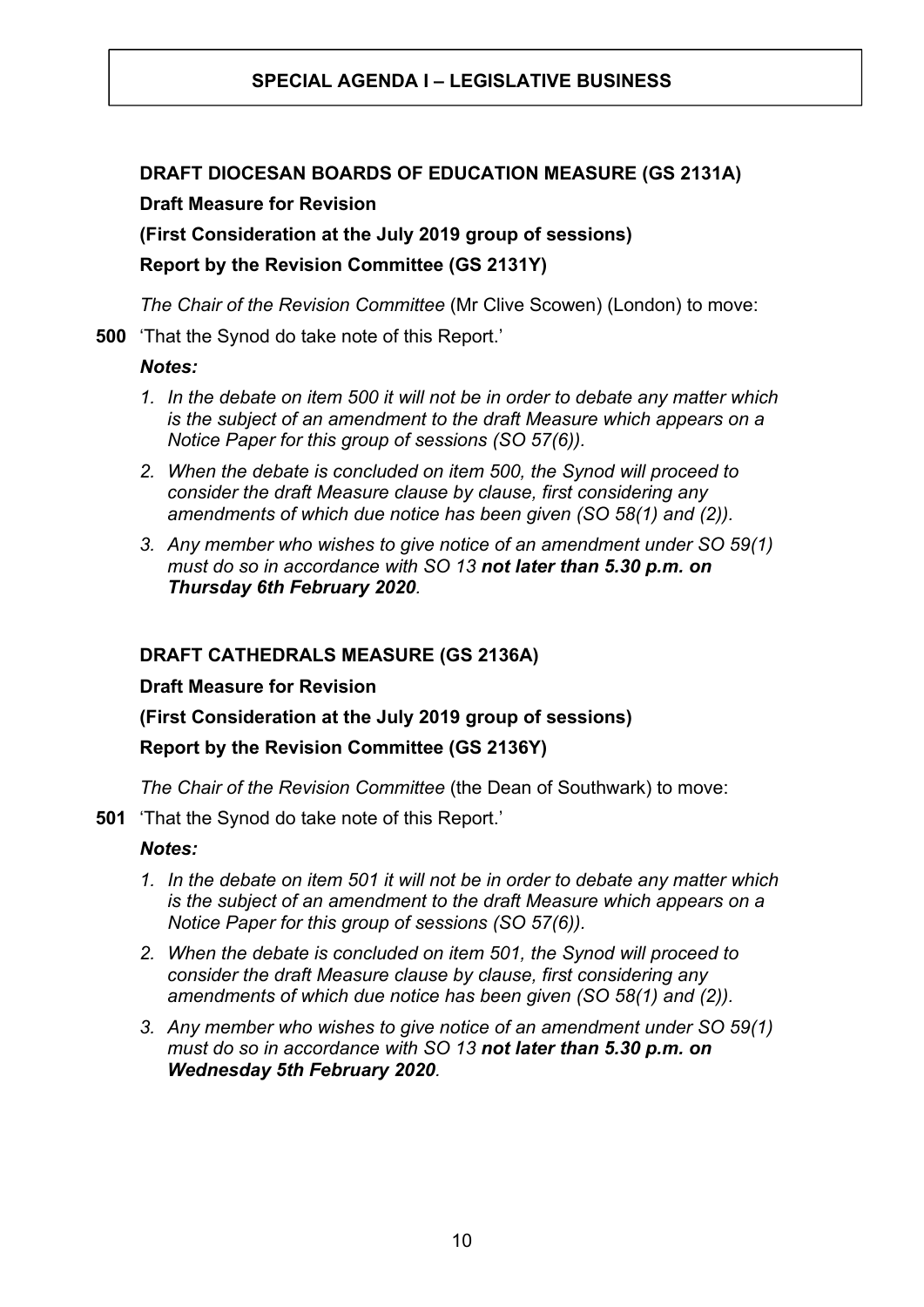### **DRAFT CHANNEL ISLANDS MEASURE (GS 2152)**

**Draft Measure for First Consideration** 

**Draft Measure for Revision in Full Synod** 

### **Draft Measure for Final Drafting and Final Approval**

### *First Consideration Stage*

*The Chair of the Steering Committee* (The Rt Revd Tim Thornton) (Bishop to the Armed Forces) to move:

**502** 'That the Measure entitled "Channel Islands Measure" be considered for revision in Full Synod.'

#### *Revision Stage*

- *1. If item 502 is carried, the Revision Stage, without a prior Revision Committee Stage, will take place during the afternoon sitting on Tuesday 11th February.*
- *2. On the Revision Stage in Full Synod, the Measure is subject to the same general procedure as a Measure on a Revision Stage following a Revision Committee stage – i.e. consideration of the Measure clause by clause, together with any amendments of which due notice has been given.*
- *3. Any member who wishes to give notice of an amendment under SO 59(1) must do so in accordance with SO 13 not later than 5.30 p.m. on Wednesday 5th February 2020.*

#### *Final Drafting Stage*

*The Chair of the Steering Committee* (The Rt Revd Tim Thornton) (Bishop to the Armed Forces) to move:

**503** 'That the Synod do take note of this Report.'

#### *Note:*

- *1. In the event that the Steering Committee considers that it is unnecessary to consider the Measure in respect of its final drafting, it will inform the Synod on a Notice Paper and item 503 will not be moved.*
- *2. If item 503 is carried, any special amendments will be moved (SO 61(8)).*

#### *Final Approval Stage*

*The Chair of the Steering Committee* (The Rt Revd Tim Thornton) (Bishop to the Armed Forces) to move:

**504** 'That the Measure entitled "Channel Islands Measure" be finally approved.'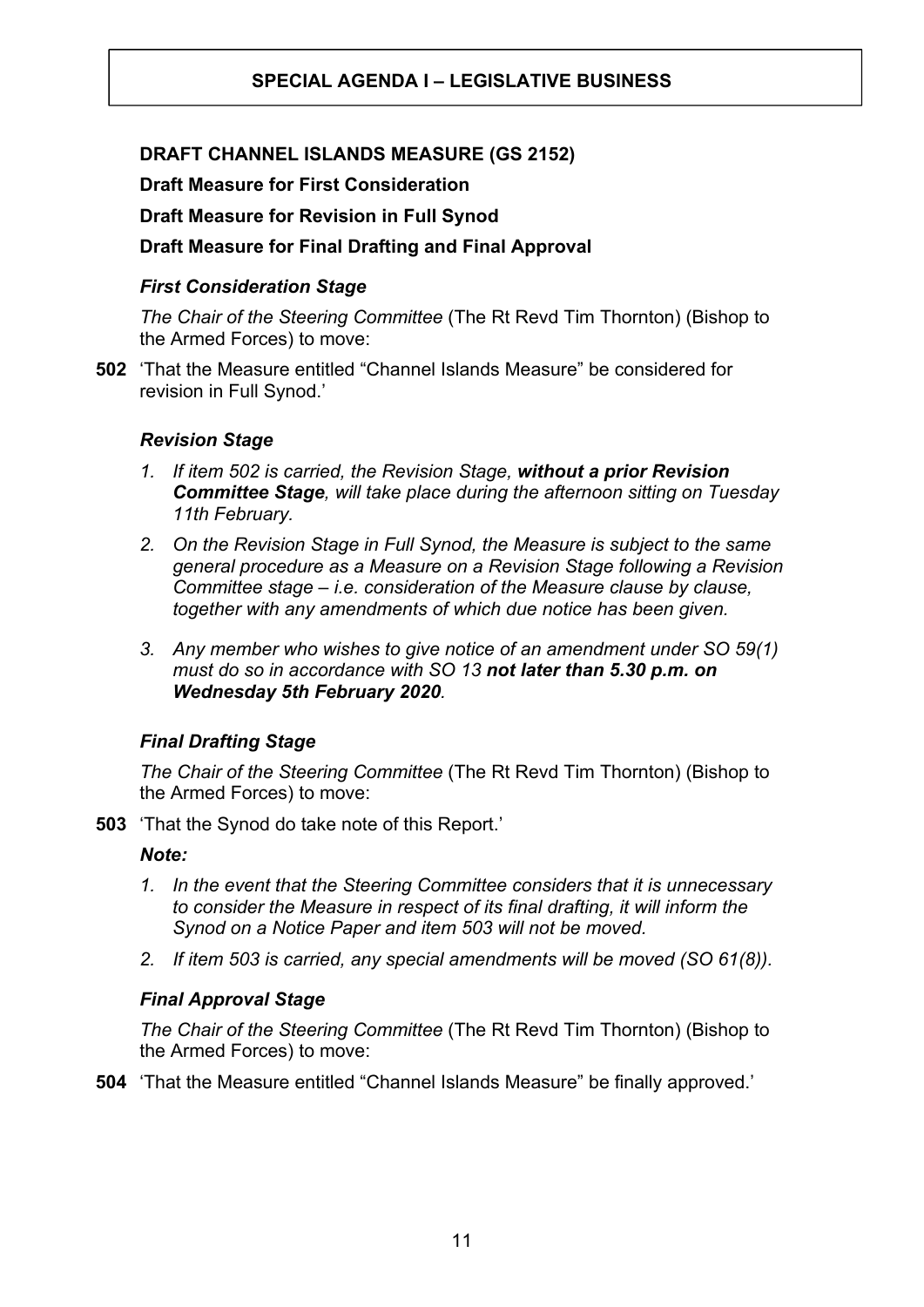### **CLERGY COVENANT FOR WELLBEING ACT OF SYNOD 2020 (GS 2153)**

#### **Proclamation as an Act of Synod**

*One of the Presidents* to move:

**505** 'That the Clergy Covenant for Wellbeing (set out at paragraph 20 of GS 2133) be solemnly affirmed and proclaimed an Act of Synod.'

### **CHURCH REPRESENTATION RULES (AMENDMENT) RESOLUTION 2020 (GS 2155)**

#### **Resolution of the General Synod under section 7 of the Synodical Government Measure 1969**

*A member of the Business Committee* to move:

**506** 'That the Church Representation Rules (Amendment) Measure 2020 be approved.'

#### **Notes:**

- *1. The Business Committee has determined in accordance with Standing Order 70(1) that the Resolution be considered on the One Motion Procedure under SO 72.*
- *2. Amendments to the Resolution are permissible. Any member who wishes to give notice of an amendment must do so in accordance with SO 13 not later than 5.30 p.m. on Friday 7th February 2020.*
- *3. To be passed, the Resolution requires a majority in each House of not less than two-thirds of those present and voting.*

#### **HOUSE OF LAITY ELECTION RULES 2020 (GS 2164)**

#### **CLERGY ELECTION RULES 2020 (GS 2165)**

### **CONVOCATIONS (ELECTIONS TO UPPER HOUSE) RULES 2020 (GS 2166)**

**SINGLE TRANSFERABLE VOTE RULES 2020 (GS 2167)** 

#### **Rules for approval**

#### *Notes:*

*1. The Business Committee has determined in accordance with Standing Order 71(2) that it would be appropriate for these Rules to be deemed to have been approved under the procedure in that Standing Order (Procedure for Deeming).*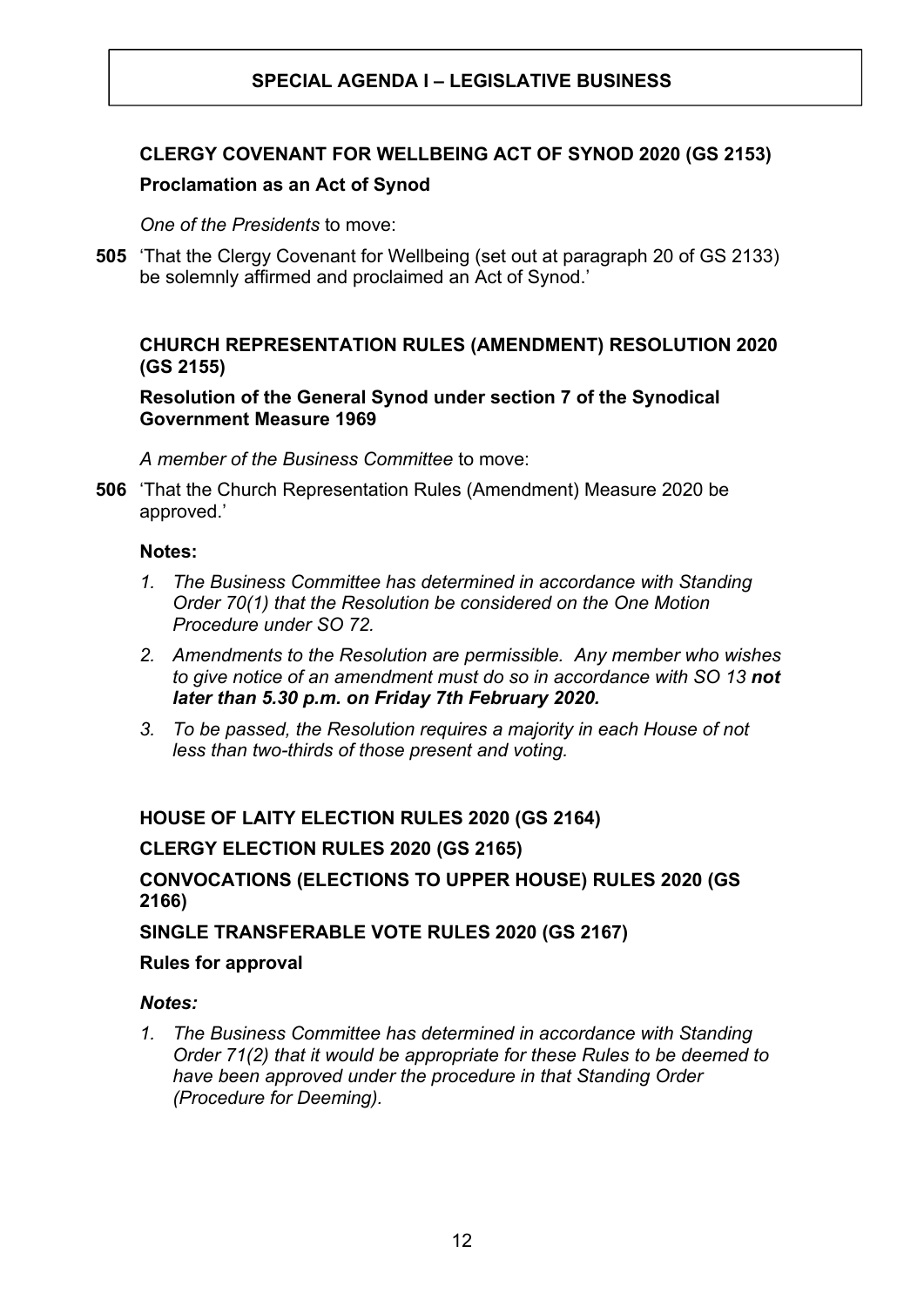- *2. Under SO 71(2), any member who wishes to debate any of these Rules must give notice in accordance with SO 13 not later than 5.30 p.m. on Monday 10th February 2020.*
- *3. Amendments to the Rules are permissible. Under SO 71(5), any member who wishes to give notice of an amendment must do so in accordance with SO 13 not later than 5.30 p.m. on Monday 10th February 2020.*

### **CARE OF CATHEDRALS (AMENDMENT) RULES (GS 2168)**

#### **Rules made under section 83 of the Ecclesiastical Jurisdiction and Care of Churches Measure 2018**

### *Notes:*

- *1. The Rule Committee has laid the Rules (GS 2168) before the General Synod for approval under section 83 of the Ecclesiastical Jurisdiction and Care of Churches Measure 2018.*
- *2. The Business Committee has determined (as provided by that section) that the Rules do not need to be debated.*
- *3. Under SO 71(2), any member who wishes to debate the Rules must give notice in accordance with SO 13 not later than 5.30 p.m. on Monday 10th February 2020.*
- *4. Amendments to the Care of Cathedrals (Amendment) Rules 2020 are permissible. Under SO 71(5), any member who wishes to give notice of an amendment must do so in accordance with SO 13 not later than 5.30 p.m. on Monday 10th February 2020.*

### **DRAFT SCHEME AMENDING THE DIOCESE IN EUROPE CONSTITUTION (GS 2169)**

#### **Draft Scheme laid before the Synod**

#### *Notes:*

- *1. The Bishop of Gibraltar in Europe has laid the draft Scheme before the General Synod under paragraph 48 of the Constitution of the Diocese in Europe.*
- *2. If a member of the General Synod gives notice that the member wishes the Scheme to be debated, the Scheme cannot come into operation unless it is approved by the General Synod.*
- 3. *Under SO 71(2), any member who wishes to debate the Scheme must give notice in accordance with SO 13 by not later than 5.30 p.m. on Monday 10th February 2020.*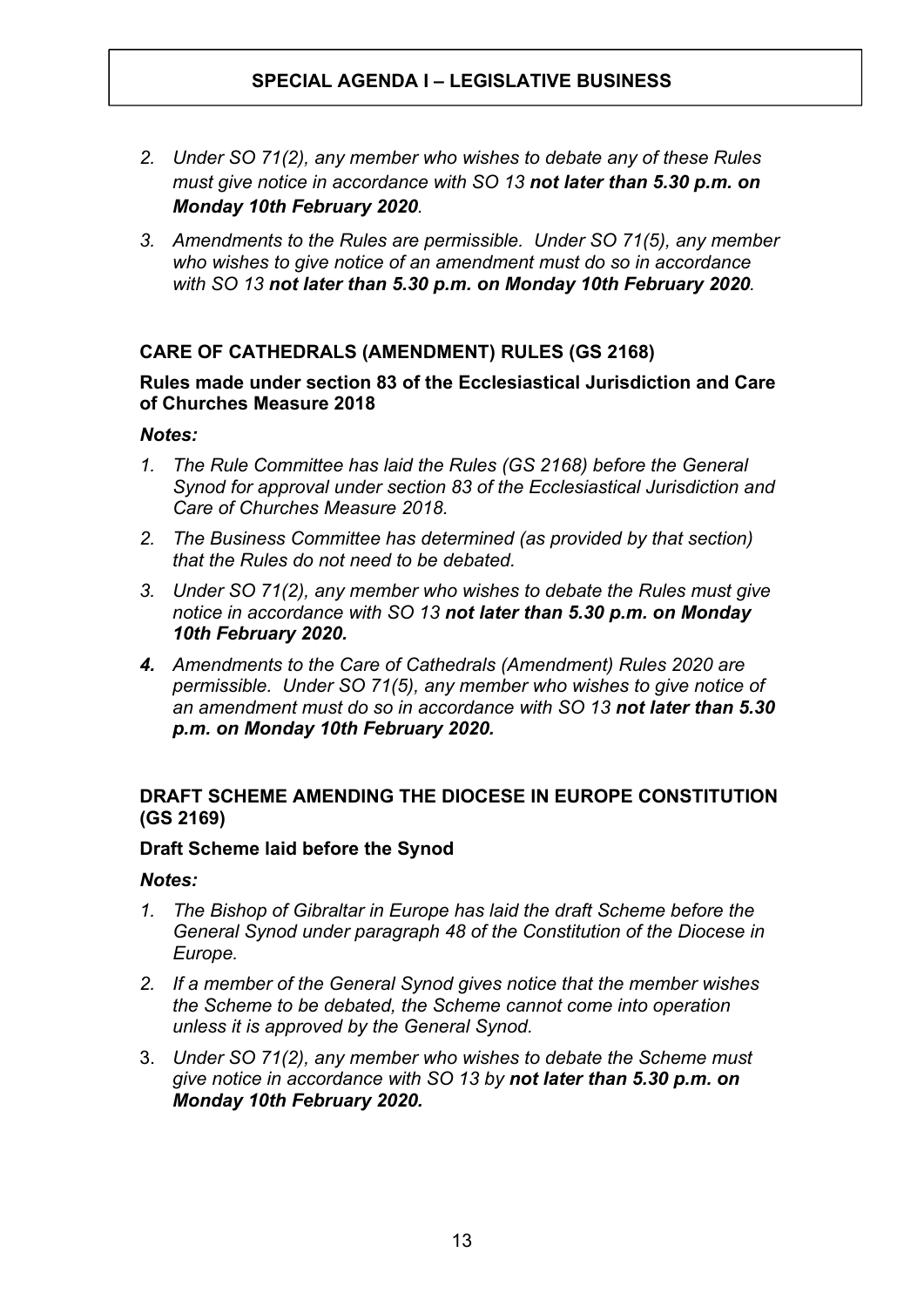*Note: This is the current order which includes signatures received by 27 November 2019.* 

### **BIBLICAL UNDERSTANDING OF MARRIAGE AND SEXUAL RELATIONSHIPS**

*Mr Edward Shaw (Bristol)* to move:

'That this Synod,

convinced that all people without exception are loved by God and made in His image and are invited to fullness of life through faith in the Lord Jesus Christ, affirm:

- (a) its rejection of the fear or dislike of anyone on the basis of their sexual orientation.
- (b) the radically inclusive nature of Jesus's ministry and message to all people: "The Kingdom of God is near. Repent and believe the good news!"
- (c) that marriage, as defined by Jesus, is the lifelong sexual union of a man and a woman.
- (d) that both those who marry and those who are single, as Jesus Himself was, can enjoy Christ-like relationships and the fullness of life which He offers all.
- (e) that all Christians should repent of any sexual activity outside marriage, in the assurance of God's loving forgiveness in Christ.
- (f) that all God's holy people are called to live out this calling, for their own good and for the life of the world they are called to serve.'

104 signatures March 2017

### **REVIEW OF THE 'FIVE GUIDING PRINCIPLES'**

*Mr David Lamming (St Edmundsbury & Ipswich)* to move:

'That this Synod:

- (a) share the sadness and regret of the Rt Revd Philip North in his decision, announced on 9 March 2017, to withdraw acceptance of his nomination to the See of Sheffield;
- (b) note the substantial support for Bishop North's nomination from many women and men, lay and ordained, in the dioceses of both Sheffield and Blackburn, and in the wider Church of England;
- (c) express its full support for Bishop North in his future ministry, whether in the Blackburn diocese or elsewhere;
- (d) note, with concern, the implications of Bishop North's decision, and the public debate that preceded it, for the 'mutual flourishing' of the Church of England; and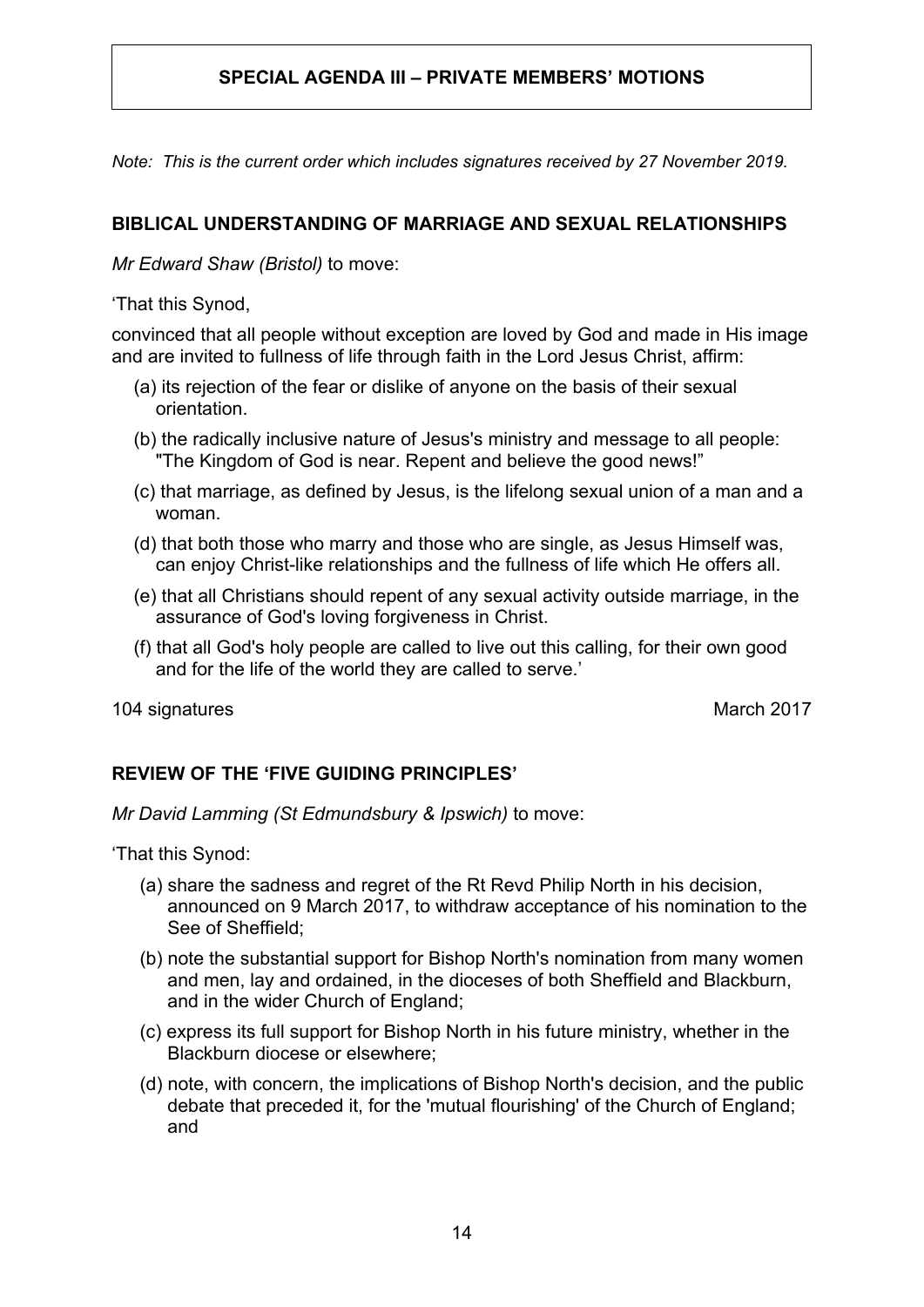(e) request the House of Bishops urgently to review the 'Five Guiding Principles' and to consider whether they need to be amended or amplified in order to ensure that there is an equal place at all levels in the Church for men and women of different theological convictions on the issue of women's ordination, and to report to the Synod by February 2018.'

99 signatures\* March 2017

*\*Given the terms of SO 6, once a PMM has achieved 100 or more signatures, it will remain on Special Agenda III until it is debated or until the Synod is dissolved at the end of the quinquennium. This motion previously reached a total of 101 signatures and will therefore remain on Special Agenda III on that basis.* 

### **LITURGIES FOR SAME SEX COUPLES**

*Ms Christina Baron (Bath & Wells)* to move:

'That this Synod, request the House of Bishops to commend an Order of Prayer and Dedication after the registration of a civil partnership or a same sex marriage for use by ministers in exercise of their discretion under Canon B5, being a form of service neither contrary to, nor indicative of any departure from, the doctrine of the Church of England in any essential matter, together with guidance that no parish should be obliged to host, nor minister conduct, such a service.'

104 signatures March 2018

### **END TO PAUPERS' FUNERALS**

*Mr Sam Margrave (Coventry)* to move:

'That this Synod, noting:

- (a) the substantial rise in the number of 'pauper funerals' in England and the pain and hurt arising from them; and
- (b) the call of the Gospel to meet people as Jesus does, in their time of need, as well as the duty of Christians to the poor as set out in Proverbs 31.8-9 and Deuteronomy 15.7-8;

call upon the Archbishops' Council to establish a Task Force including representatives of the Houses of Bishops, Clergy and Laity to:

- (i) undertake the formation of plans at national, diocesan and parish levels to utilise Church resources (whether in the form of finance, volunteers or buildings) to tackle the issues relating to and, where possible, end 'pauper funerals'; and
- (ii) work with other stakeholders to find ways, at an affordable price, to deliver a more compassionate send off for the departed and to meet the spiritual and emotional needs of those left behind.'

136 signatures July 2018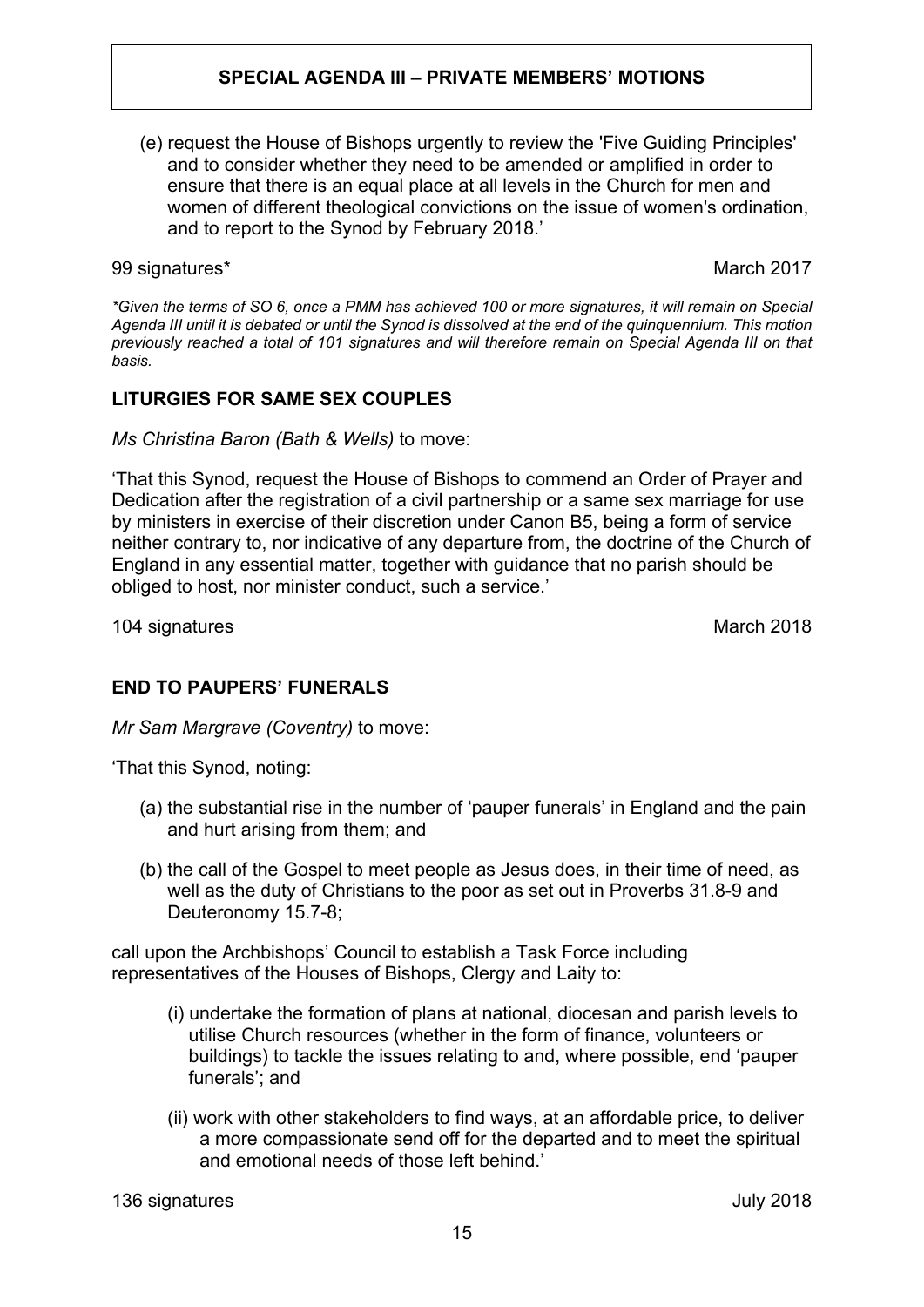#### **WINDRUSH COMMITMENT AND LEGACY**

*The Revd Andrew Moughtin-Mumby (Southwark)* to move:

'That this Synod, commemorating in 2018 the martyrdom of the Revd Dr Martin Luther King, Jr., noting with joy the 70th anniversary of the arrival of the Empire Windrush liner in the United Kingdom in June 1948 bringing nearly 500 Commonwealth citizens, mainly from the Caribbean, to mainland UK; and the eventual arrival of approximately half a million people from the West Indies, who were called to Britain as British subjects to help rebuild the post-war United Kingdom:

- (a) lament, on behalf of Christ's Church, the conscious and unconscious racism experienced by countless Black, Asian and minority ethnic (BAME) Anglicans in 1948 and subsequent years, when seeking to find a spiritual home in their local Church of England parish churches, the memory of which is still painful to committed Anglicans who in spite of this racism from clergy and others, have remained faithful to the Church of England and their Anglican heritage;
- (b) express gratitude to God for the indispensable contribution to the mission, ministry, prayer and worship of Christ's Church in this nation made by people of BAME descent in the Church of England;
- (c) acknowledge and give joyful thanks for the wider contribution of the 'Windrush generation' and their descendants to UK life and culture in every field of human activity, including service across the Armed Forces and other services during and after the Second World War; and
- (d) resolve to continue, with great effort and urgency, to stamp out all forms of conscious or unconscious racism, and to commit the Church of England to increase the participation and representation of lay and ordained BAME Anglicans throughout Church life;

to the greater glory of the God in whose image every human being is made.'

126 signatures July 2018

#### **LEGAL AID REFORM**

*Mr Carl Fender (Lincoln)* to move:

'That this Synod, mindful that a justice system should be open and free from barriers of any kind, and also provide easy access to enable the most vulnerable and disadvantaged people in our society to seek professional help in bringing their claims before our courts and tribunals:

(a) recognise our legal aid system as an essential public service and fully endorse its preservation for the benefit of the nation;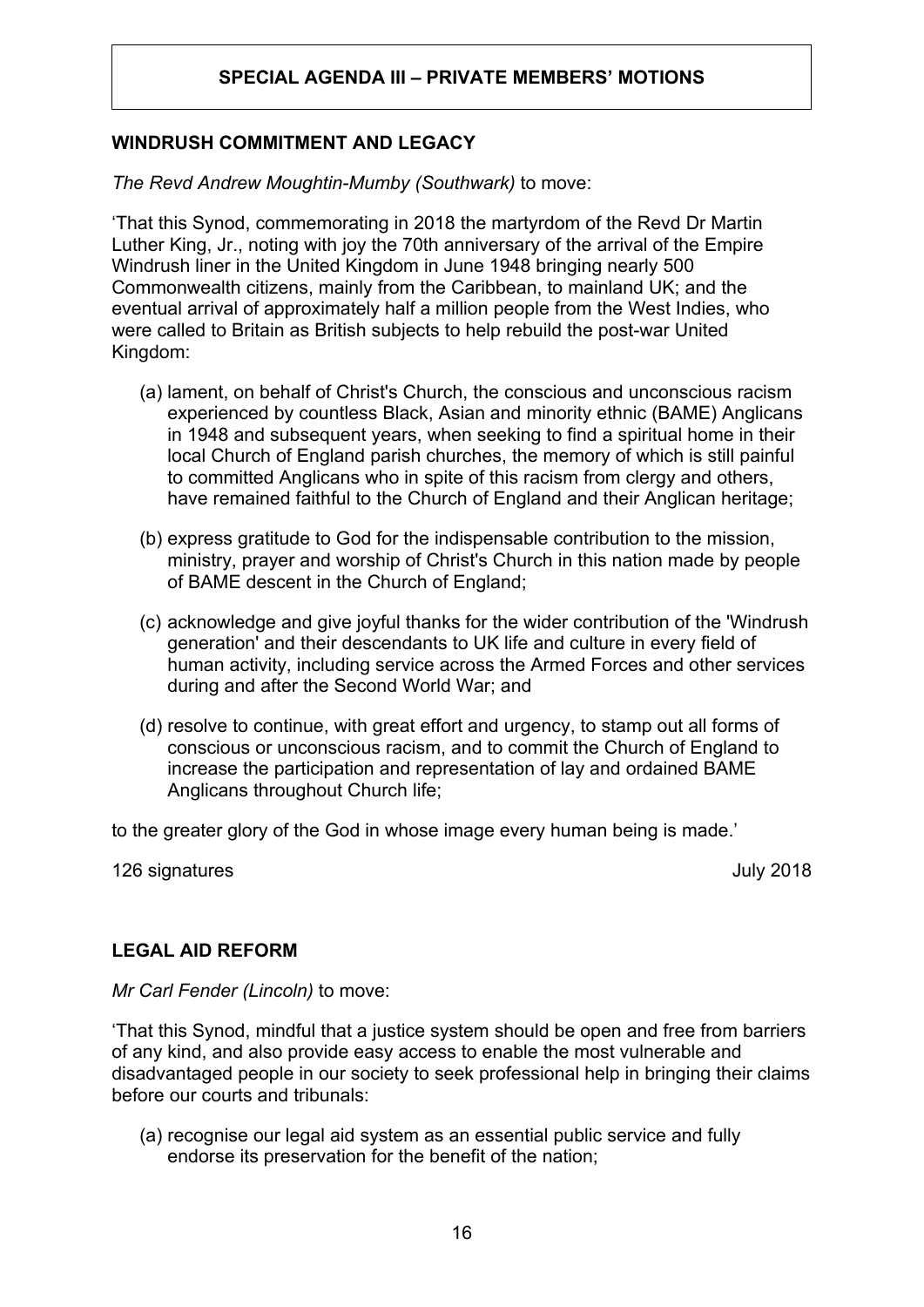- (b) welcome the reports by Amnesty International and the Bach Commission about the impact of the Legal Aid, Sentencing and Punishment of Offenders Act 2012 and note both their findings about its impact on the most vulnerable and disadvantaged groups in our society and their recommendations for reform of the current system; and
- (c) call on Her Majesty's Government to respond positively to these reports and explore ways of alleviating the impact that the 2012 Act has had on these groups.'

116 signatures July 2018

### **THE FURTHER USE OF CHURCHYARDS**

*The Revd Andrew Dotchin (St Edmundsbury and Ipswich)* to move:

'That this Synod call on the Archbishops' Council to:

(a) consider the position in relation to further burials in churchyards which have been closed by Order in Council; and

(b) make representations to Her Majesty's Government on the matter with a view to primary legislation being brought forward (whether by way of Measure or Act of Parliament) to facilitate such burials in appropriate cases.'

September 2019

### **SAFEGUARDING & TENDERING FOR PROFESSIONAL SERVICES**

*The Revd Canon Simon Butler (Southwark)* to move:

'That this Synod, recognising that the use of tendering for professional services is widely regarded as good practice in the charitable and commercial sectors, and noting the need for high levels confidence that must exist regarding commercial relationships between the Church and its service providers in the field of safeguarding:

invite the Archbishops' Council to bring forward legislation and associated guidance which require the use of regular tendering processes in the provision of legal, financial and insurance services by parishes, dioceses and the National Church Institutions.'

November 2019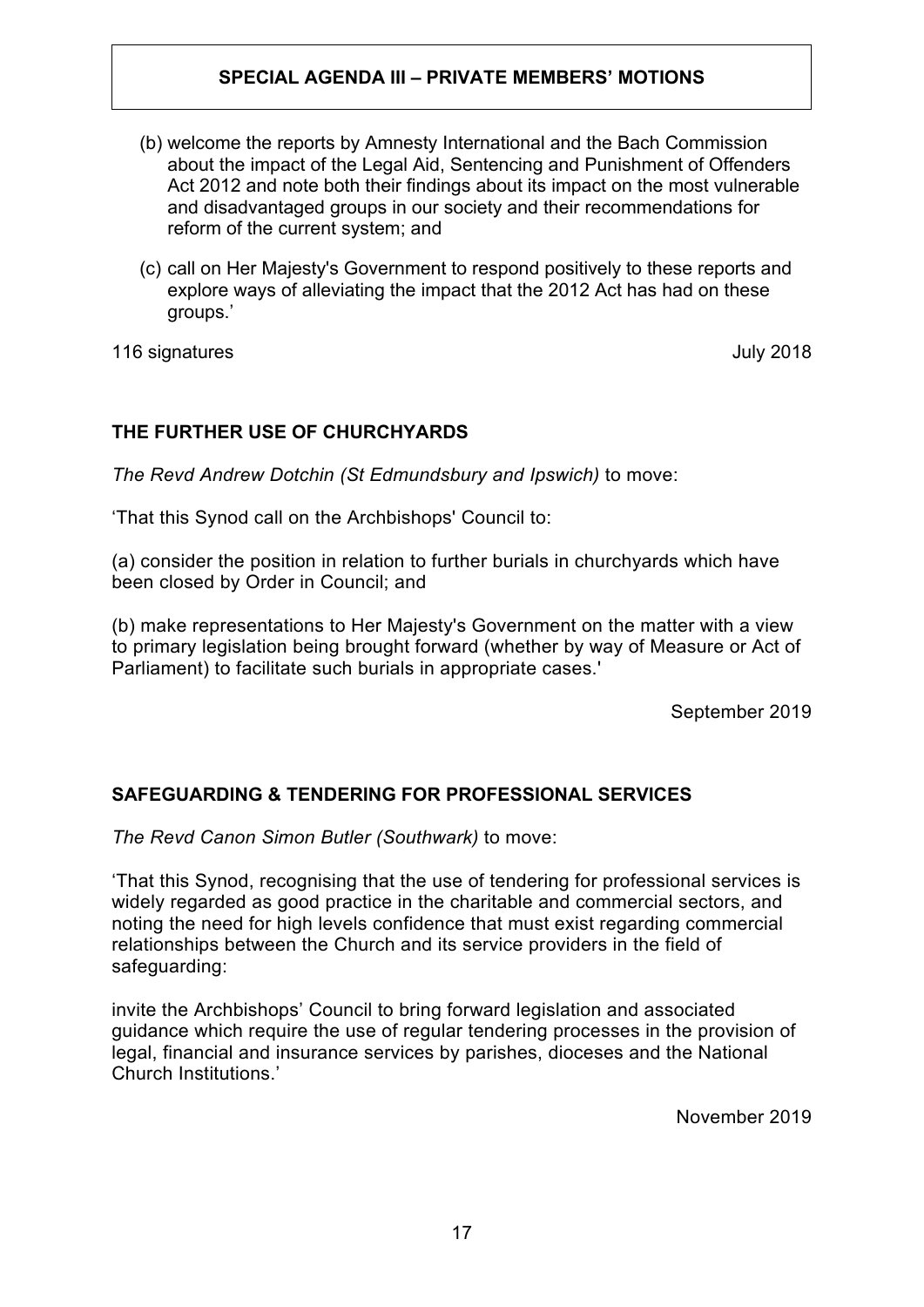### **ANGLICAN COMMUNION COVENANT**

#### *NB: Bath & Wells, Chelmsford, Lincoln, London, Oxford and St Albans Diocesan Synods have now withdrawn their DSM on the Anglican Communion*

… to move on behalf of the Manchester Diocesan Synod:

'That this Synod:

- (a) rejoice in the fellowship of the world-wide Anglican Communion, which is rooted in our shared worship and held together by bonds of affection and our common appeal to Scripture, tradition and reason;
- (b) thank the Archbishop of Canterbury for his tireless efforts throughout the Communion to sustain and strengthen unity in difficult times; and
- (c) call on the House of Bishops:
	- (i) to find ways to maintain and reinforce strong links across the worldwide Anglican Communion and to deepen the Church of England's involvement with the existing Communion ministries and networks (especially the continuing Indaba process);
	- (ii) to publicise and promote this work within the dioceses of the Church of England in order to broaden understanding of, and enthusiasm for, the Anglican Communion; and
	- (iii) to encourage a wide understanding of, and support for, the next Lambeth Conference.'

#### March 2012

[The Newcastle, and Worcester Diocesan Synods passed motions requesting General Synod to debate motions in identical terms.]

#### **ANGLICAN COMMUNION COVENANT**

… to move on behalf of the Southwark Diocesan Synod:

'That this Synod:

- (a) rejoice in the fellowship of the world-wide Anglican Communion, which is rooted in our shared worship and held together by bonds of affection and our common appeal to Scripture, tradition and reason, all as set out in Sections 1, 2 and 3 of the draft Anglican Communion Covenant;
- (b) thank the Archbishop of Canterbury for his tireless efforts throughout the Communion to sustain and strengthen unity in difficult times; and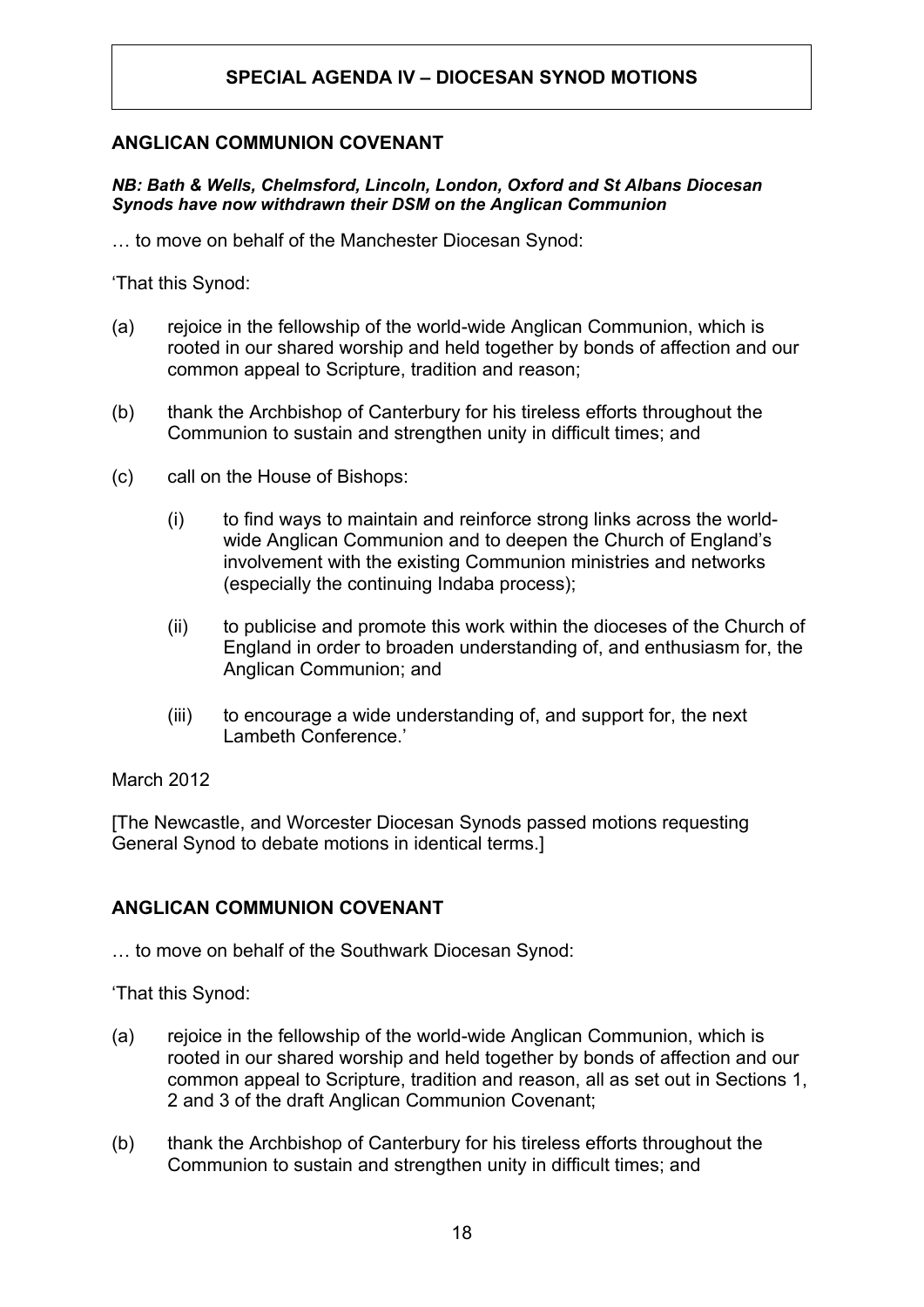- (c) call on the House of Bishops:
	- (i) to find ways to maintain and reinforce strong links across the worldwide Anglican Communion and to deepen the Church of England's involvement with the existing Communion ministries and networks (especially the continuing Indaba process);
	- (ii) to publicise and promote this work within the dioceses of the Church of England in order to broaden understanding of, and enthusiasm for, the Anglican Communion; and
	- (iii) to encourage a wide understanding of, and support for, the next Lambeth Conference.'

March 2012

### **ANGLICAN COMMUNION COVENANT**

… to move on behalf of the Guildford Diocesan Synod:

'That this Synod:

- (a) rejoice in the fellowship of the world-wide Anglican Communion, which is rooted in our shared worship and held together by bonds of affection and our common appeal to Scripture, tradition and reason;
- (b) thank the Archbishop of Canterbury for his tireless efforts throughout the Communion to sustain and strengthen unity in difficult times; and
- (c) call on the House of Bishops:
	- (i) to find ways to maintain and reinforce strong links across the worldwide Anglican Communion and to deepen the Church of England's involvement with the existing Communion ministries and networks;
	- (ii) to publicise and promote this work within the dioceses of the Church of England in order to broaden understanding of, and enthusiasm for, the Anglican Communion; and
	- (iii) to encourage a wide understanding of, and support for, the next Lambeth Conference.'

April 2012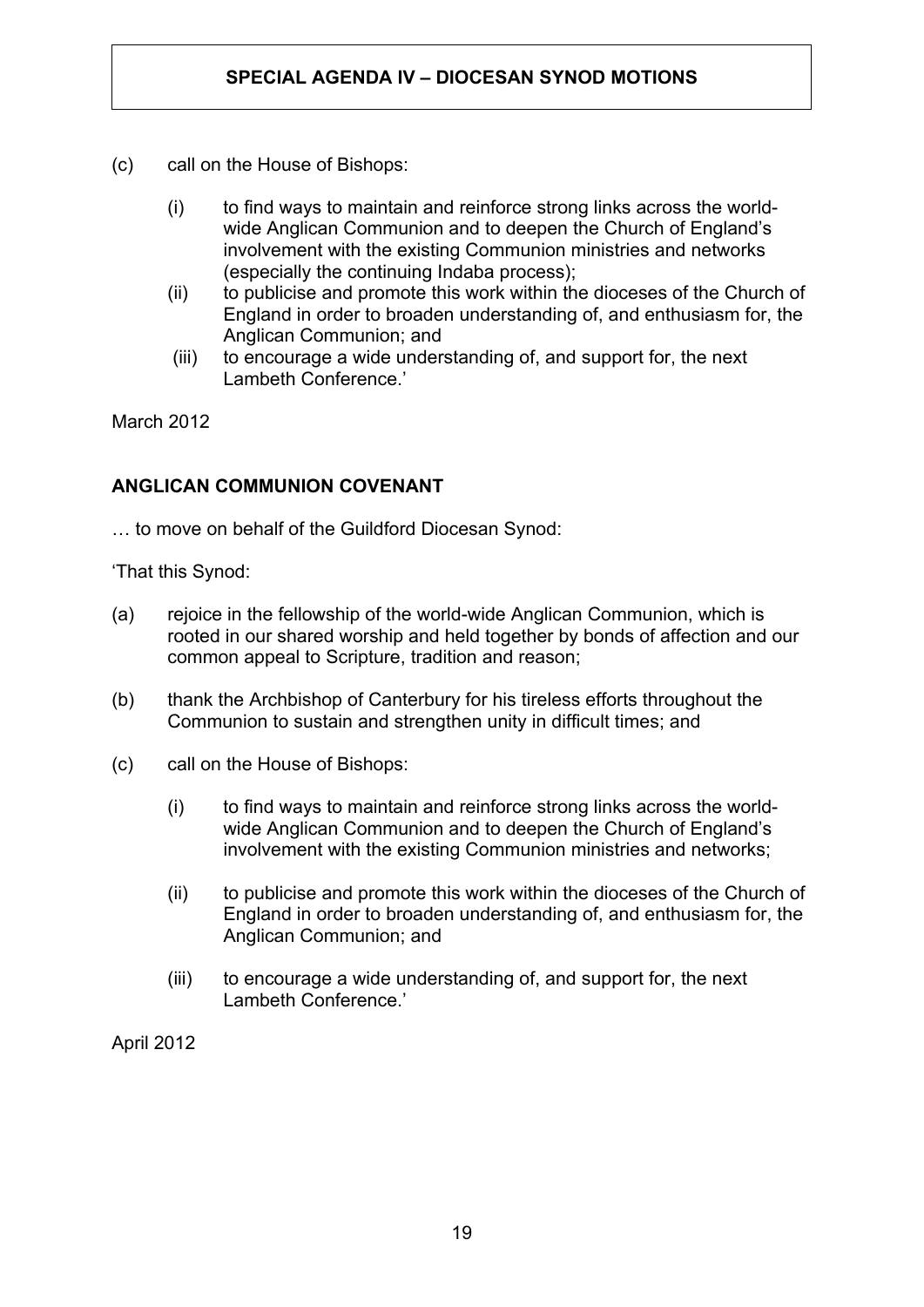### **LITURGIES FOR SAME SEX COUPLES**

... to move on behalf of the Hereford Diocesan Synod:

'That this Synod:

request the House of Bishops to commend an Order of Prayer and Dedication after the registration of a civil partnership or a same sex marriage for use by ministers in exercise of their discretion under Canon B5, being a form of service neither contrary to, nor indicative of any departure from, the doctrine of the Church of England in any essential matter, together with guidance that no parish should be obliged to host, nor minister conduct, such a service.'

March 2018 *(following an amendment to the Diocesan Synod Motion submitted in November 2017)* 

### **DISADVANTAGED COMMUNITIES**

… to move on behalf of the Leeds Diocesan Synod:

'That this Synod, call on the Archbishops' Council to commission a study that explores:

- (a) the reasons why, in contrast to Jesus, the Church of England is generally less effective in communicating with, and attracting people from, more disadvantaged communities; and
- (b) ways of addressing and reversing this situation.'

June 2018

### **THE WEALTH GAP BETWEEN THE RICH AND THE POOR**

… to move on behalf of the Leeds Diocesan Synod:

'That this Synod call on Her Majesty's Government (and all political parties) to adopt an explicit policy of reducing the wealth gap between the rich and the poor and the disadvantages that flow from it.'

June 2018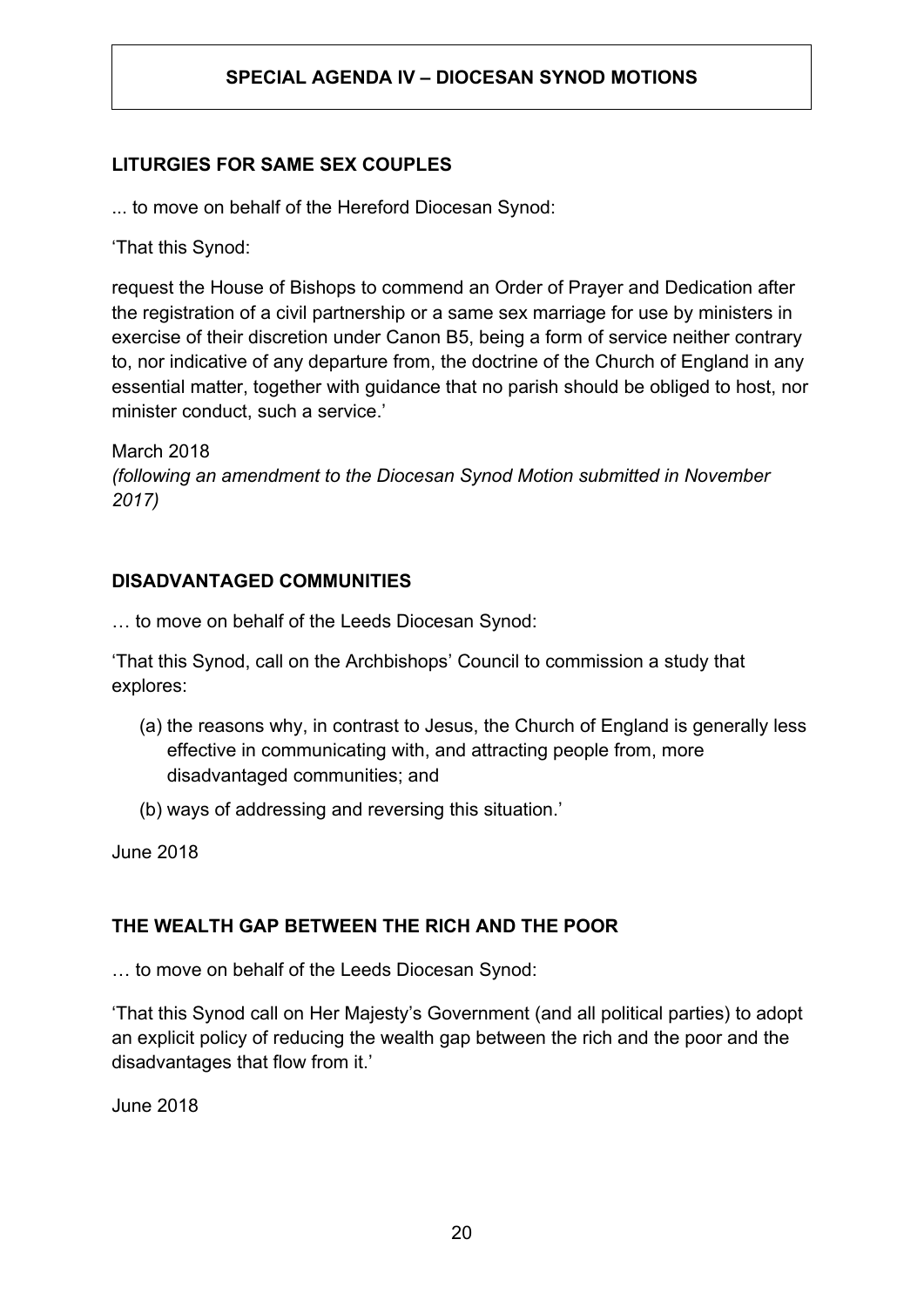### **REVIEW OF QUALIFICATIONS FOR PCC MEMBERSHIP AND ENTRY ON THE CHURCH ELECTORAL ROLL**

… to move on behalf of the Canterbury Diocesan Synod:

'That this Synod invite the Archbishops' Council:

- (a) to conduct a review of:
	- (i) the qualifications for membership of parochial church councils, in the light of the existence of bishops' mission initiatives; and
	- (ii) the qualifications for enrolment on a church electoral roll, and the form of application for enrolment, in the light of the experience of parishes in the diocese that those who attend church regularly do not necessarily understand them; and
- (b) to report to the Synod on the conclusions of the review.'

July 2018

### **CHALLENGING SLAVERY AND HUMAN TRAFFICKING**

… to move on behalf of the Durham Diocesan Synod:

'That this Synod:

- (a) acknowledge the leading role that Her Majesty's Government has played internationally in challenging slavery; and
- (b) ask Her Majesty's Government to introduce legislation to ensure proper provision for the ongoing support and protection of trafficked minors is enshrined in law'

July 2018

### **PERSECUTED CHURCH**

… to move on behalf of the Lichfield Diocesan Synod:

'That this Synod request that:

- (a) the Church of England not only pray for the persecuted church, but that its dioceses offer support to link dioceses where the church is facing persecution, and
- (b) the next Lambeth Conference address the issue of the persecution of Christians.'

July 2019